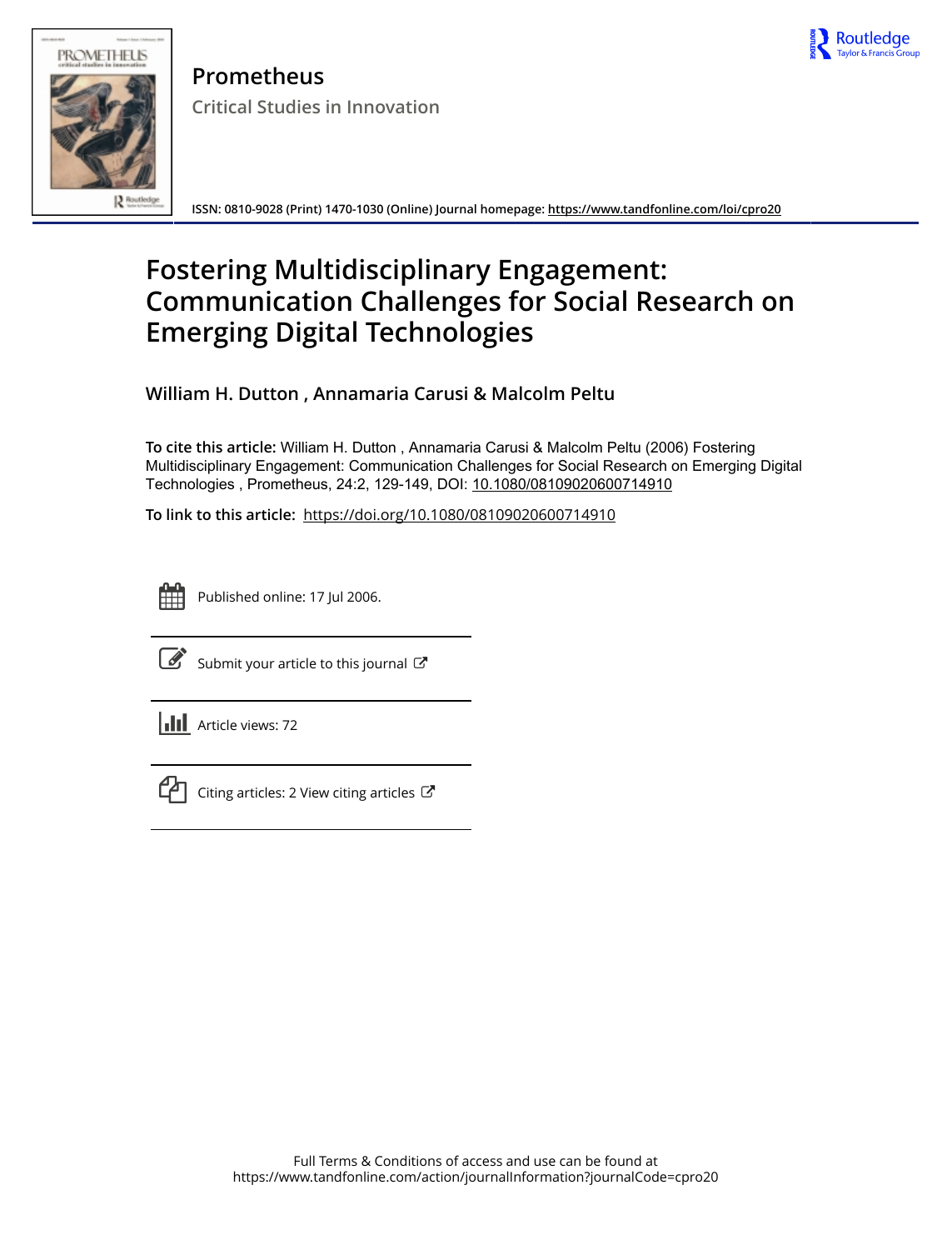# **Fostering Multidisciplinary Engagement: Communication Challenges for Social Research on Emerging Digital Technologies<sup>1</sup>**

# WILLIAM H. DUTTON, ANNAMARIA CARUSI & MALCOLM PELTU

Abstract *There is wide agreement on the value of multidisciplinary social research related to information and communication technologies. This paper provides insights into the dynamics at play in these studies, drawing on an in-depth analysis of exchanges among an international group of experts from many relevant disciplines who participated in a workshop on research into the social implications of emerging digital technologies. In addition to identifying some distinctive new challenges facing this field, the paper suggests how understanding ways to foster productive engagement in discussing and developing issues and joint work could lead to more useful multidisciplinary partnerships.*

Keywords: multidisciplinary research; social shaping of technology; innovation; futures studies; information and communication technologies; Internet; technology and society.

#### **Introduction**

The Internet and other information and communications technologies (ICTs) are being used so widely to help reshape social, institutional, economic, cultural, legal and other activities across the globe that research on the broad implications tied to these innovations requires various forms of collaboration across many related disciplines.

The nature of the transformations made possible by ICTs seems to pose some important new challenges to such multidisciplinary partnerships, which also face enduring constraints on enabling and rewarding their work. For instance, policy visions like the 'information society', 'network society' or 'digital age'<sup>2</sup> indicate the pervasive3 and interconnected nature of digital ICTs, of a scale and with implications across a range of activities that appear to be unlike previous technological developments that have been used to create significant widespread change.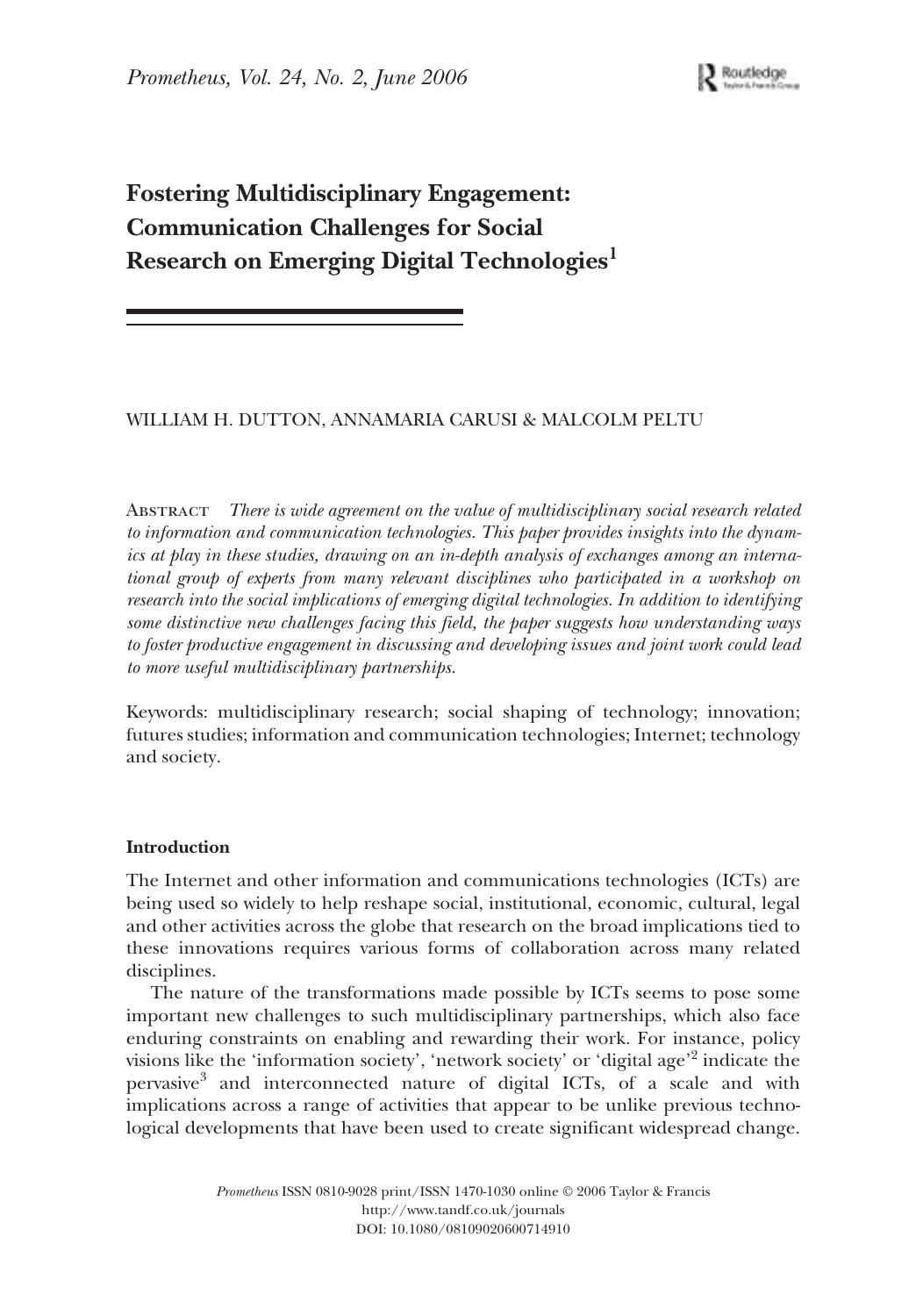Dystopian fears of the 'dark side' of ICTs have been prevalent since the dawn of the 'computer age' in the 1950s, for example about the potential use of computer databases to give significant additional power over people's lives to government and business.4 Now, the growing relevance of ICT use to almost every aspect of human activity has generated a proliferation of interconnected anxieties about issues like perceived growing online safety threats to children and the potential for unprecedented levels of continuous data collection on people's activities and movements.

An examination of the nature of these new challenges to multidisciplinary research in this field was a key aim of a workshop in Oxford University in 2005 organized by the Oxford Internet Institute (OII) and Massachusetts Institute of Technology (MIT). This brought together participants from a broad range of disciplinary and methodological perspectives in the social sciences, computer science, futures studies, law, economics, new media, cultural studies, philosophy and other areas. In particular, it sought to open an interdisciplinary dialogue to explore the degree to which social scientists can contribute theoretical and practical insights of value to designers, engineers, business managers, government policy makers, civil society and others with a stake in using, developing, managing and regulating the Internet and related ICTs.

This paper reports on a systematic analysis of the discussions at this workshop and related material to help anyone undertaking similar multidisciplinary work to be aware of some of the key issues that need to be addressed to help develop productive partnerships involving stakeholders from many different backgrounds, sectors and disciplines. We have attempted to convey both where the conversations were smooth-going and incremental, and where they seemed to break down.

Although this workshop was a particular event, we believe the patterns we have identified in our analysis of its participants' discourse raise important issues about multidisciplinary communication that have wider resonances. Despite a large amount of contested ground revealed by our analysis, an important finding is its evidence of 'real engagement', where one participant responds directly to another and/or uses their terms—and is aware of doing so, even if they approach the topic from different backgrounds and conflicting values.

Such engagements enable people with competing and complementary perceptions, knowledge, values and experience to work within their agreed reference points in order to address problems and opportunities in ways that improve understanding and knowledge sharing. This suggests that more effective multidisciplinary collaboration could be supported by trying to ensure that people are better able to understand and share common points of reference and interpretations of each other's perceptions, rather than necessarily trying to strive for a perhaps unachievable 'consensus'.

The paper starts by identifying key emerging digital technologies, and then highlights some of their important social dimensions. The remainder of the paper discusses the main challenges posed to multidisciplinary social research on ICTs that flow from these innovations and their implications, beginning by describing the difficulties of identifying future potential pathways and outcomes related to these developments. A summary is then provided of the social research methods appropriate to studying such issues. After an overview of the barriers faced by multidisciplinary research in this field and an indication of how they can be overcome, there is a more detailed analysis of discussions at the OII–MIT workshop. This aims to assist the establishment more widely of the sort of real engagements observed at this event. In the concluding section, the authors identify some limits to the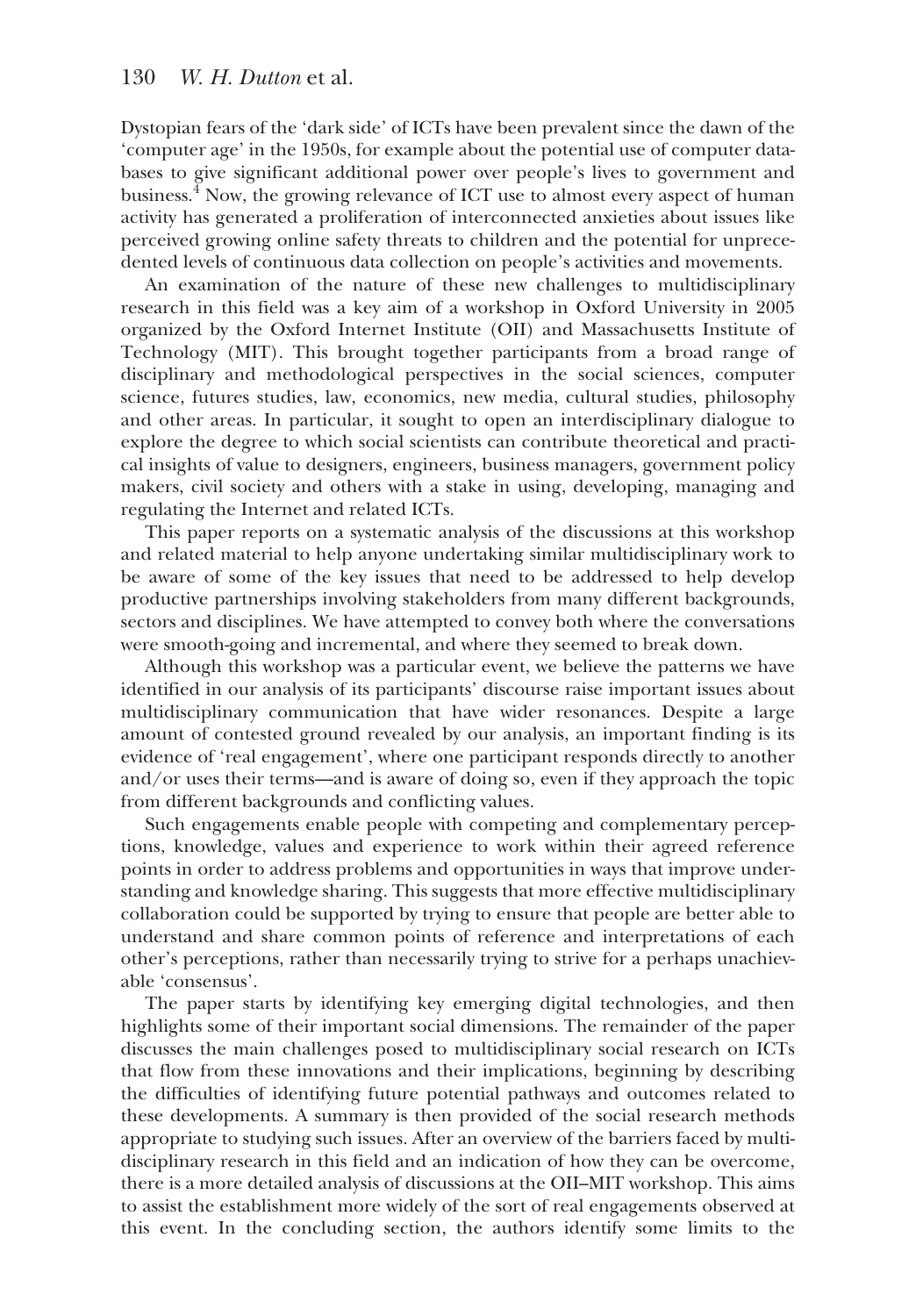current study and suggest ideas for facilitating more effective interdisciplinary conversations, including collaboration involving multiple stakeholders outside academe, and points to ways of building on the findings reported here.

### **Emerging Technologies for Unpredictable Emergent Futures**

The term 'emerging' in the workshop's title was frequently contrasted with the concept of 'emergence', developed through interdisciplinary studies of complexity in natural and artificial systems. Such complexity sciences<sup>5</sup> view emergent outcomes as being unpredictable results flowing from the interplay and coevolution at a micro level of numerous interactions involving a vast numbers of interrelated entities and variables.

The Internet exemplifies an emergent social technology that has co-evolved through the contributions of many individuals, groups and institutions, as was indicated at the workshop by one of the designers of the Internet, David Clark, Senior Research Scientist at MIT and a convenor of the event. He recalled:

I have been working on the Internet since about 1975, when there were twelve of us and we could do anything we wanted. Sometime in the 1990s, I had this revelation that we had in fact designed the Internet to try and deal with the unknown application, to try and optimize for change. But when I have tried to understand what direction we were going in, what was pushing back on us and what was happening, I realize the forces that were shaping the Internet were not the forces of technical innovation. The techies were not in charge. We had to look at issues of investment and industrial structure which we had created inadvertently. It had not been obvious to us in 1975, as much as it is now, that the modularity of its interfaces defines an industry structure.

By facilitating the Internet's co-evolution with its users, this initial design approach provided an enduring basis for the Internet's growth and success by empowering its users to adapt its development and diffusion to meet, and often assist in reshaping, dynamically-changing social contexts and interactions. This is a vivid example of a design choice or 'lever' that could help provide interventions to encourage moves to shift outcomes in a desired direction, but without expecting to predetermine outcomes through a prescriptive set of detailed steps. In broader social policy areas, similarly, it is also important to identify policy levers appropriate to the needs of a dynamic landscape of social shifts and transformations, for example in relation to changes to authority and dependency in family and community structures.

Key questions would then relate to who gets to set these design and policy levers, and toward what ends. For instance, Clark argued that if the design allows levers to be set by the user at 'run time', such as defining privacy or security levels, then tussles over the setting of the levers will take place dynamically between actors in their social contexts. But the more settings are constrained at design time, the more intimate, and perhaps more exclusive, will be the group deciding the lever's setting. This also illustrates how choices over values can be inextricably bound up with technical choices.

The complexity of the issues that such levers need to address is illustrated by the ways in which the use of the Internet and other ICTs can affect personal, social and technical notions of 'identity', for example when verifying identities online or in negotiating online persona in virtual interactions. Social scientists tend to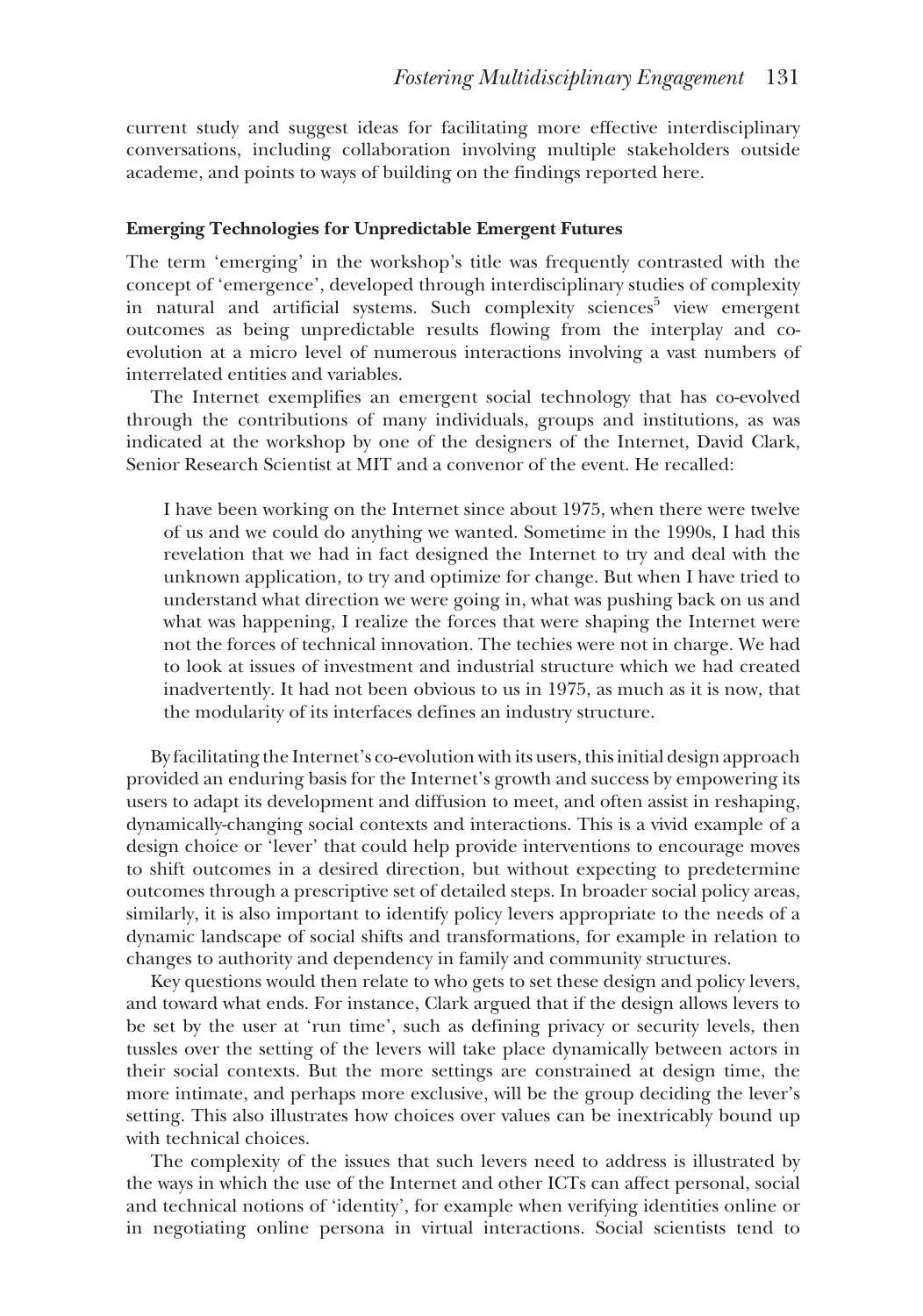emphasize that questions of 'identity' on the Internet go far beyond a technologically-identifiable name tag to encompass deeper psychological and social aspects of how people see themselves, how others see them, the ways in which people express themselves through different media and how they manage to operate simultaneously using different identities in different online and offline contexts. Notions of personal and social identities can also vary between different cultures.

According to Clark, most Internet designers generally understand that technical name tags are a lever with wider powers in the larger social context, and so are seeking help from those who understand the larger social contexts to better understand those powers and how this lever should be designed. However, his experience of finding difficulty in getting such advice seems to be shared by other ICT engineers and practitioners, while many social scientists are concerned that complex issues like value preferences related to identity may not be amenable to technological interventions. Finding ways to develop more productive multidisciplinary dialogues to support collaborative work on such issues is a challenge highlighted, and responded to, in this paper.

Although there was widespread recognition at the workshop of the importance of understanding the social contexts shaping technological use, many discussions were triggered by considering the implications of particular technological developments. Table 1 summarizes a few of the main actual, possible and imaginable technologies mentioned at the workshop.

| <b>Type</b>                             | <b>Examples</b>                                 | <b>Brief description</b>                                                                                                                                                         |
|-----------------------------------------|-------------------------------------------------|----------------------------------------------------------------------------------------------------------------------------------------------------------------------------------|
| Pervasive digital<br>networks           | Embedded sensor<br>networks                     | Large-scale distributed systems composed of smart wireless-<br>connected sensors and actuators embedded in the physical world<br>(e.g. weather, traffic and pollution detectors) |
|                                         | <b>Global Positioning</b><br>System (GPS)       | Radio-based systems using information obtained via a satellite to<br>identify accurately the location of a receiver, such as a<br>navigational aid in a vehicle                  |
|                                         | Radio Frequency<br>Identification (RFID)        | Microchips that identify their location via radio signals (e.g.<br>attached to a criminal, an Alzheimer's Disease patient, a library<br>book or vehicle)                         |
|                                         | Peer-to-peer $(p2p)$<br>networks                | Non-hierarchical networks that bypass centralized control by<br>communication directly between individuals' computers                                                            |
|                                         | Wireless Fidelity (Wi-Fi)                       | Low-cost, flexible wireless networks                                                                                                                                             |
| Integrating real<br>and cyber<br>worlds | Giving real objects a<br>presence in cyberspace | Devices whose users view a real object while 'seeing' its cyber<br>manifestation (e.g. buildings linked to a list of tenants or<br>vending machines to online payments)          |
|                                         | X-ray cyber-glasses                             | Spectacles that allow people to see computer models overlaid on<br>a world rich with sensors feeding those images                                                                |
| Personalization,<br>customization       | Intelligent agents                              | Software that adapts to a user's characteristics to help access<br>information and services prioritized by the user                                                              |
|                                         | Lab-on-a-chip                                   | Computer-based technologies for tailoring medical or other<br>drugs to an individual's specific requirements                                                                     |
|                                         | Desk-top production                             | Systems (e.g. three-dimensional printers) that can download<br>physical designs for automatic production                                                                         |
| Bio-electronics                         | Biological<br>enhancements                      | Microchips for health support (e.g. heart monitors) or sensory<br>assistance (e.g. intelligent 'sniffers' to detect pheromones<br>attractive to an individual)                   |
|                                         | Cognitive<br>enhancements                       | Communication via brainwaves enabling non-invasive electronics<br>to support or change states of mind                                                                            |

**Table 1.** Key emerging technologies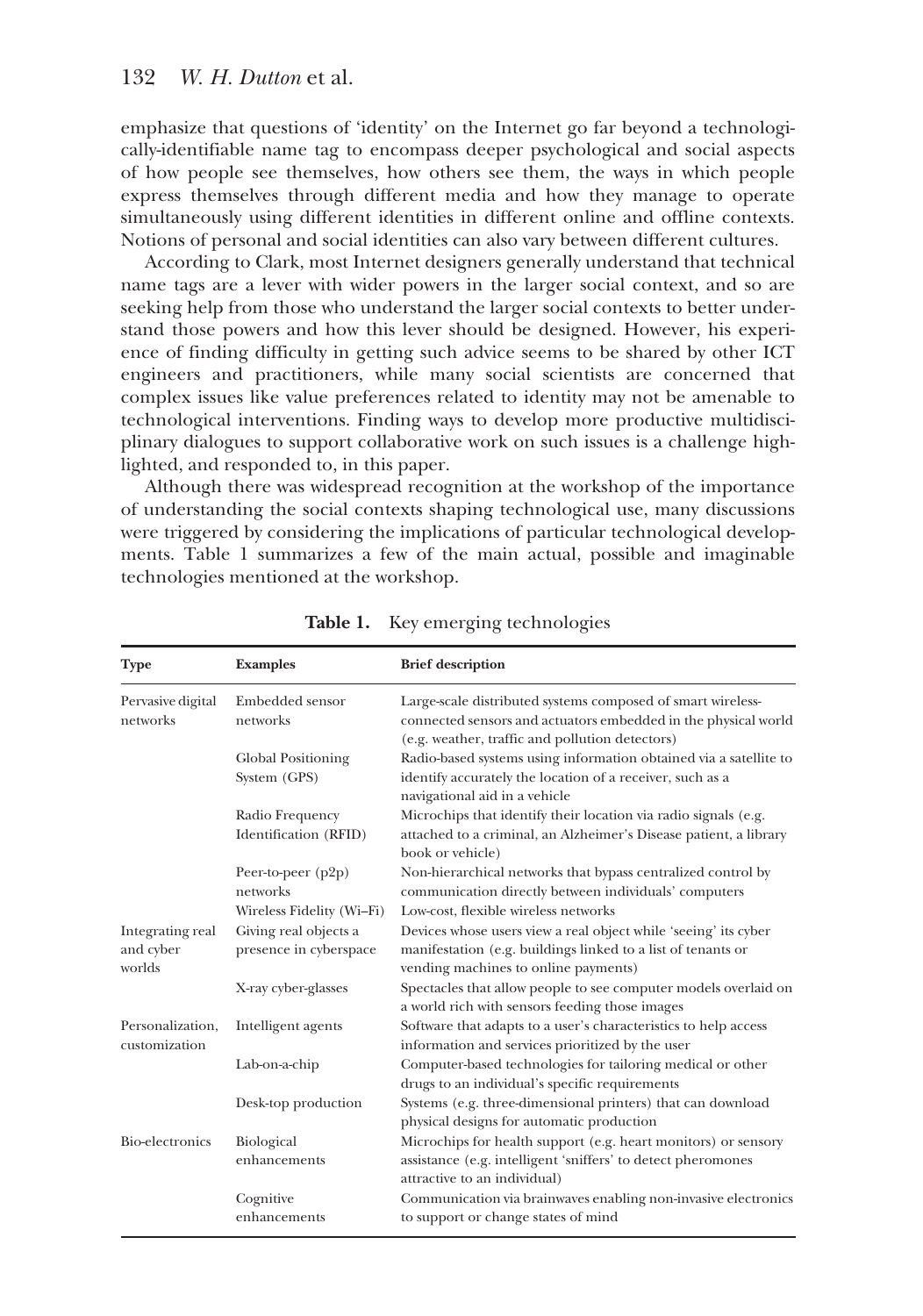# **Living in Digitally-pervaded Social Worlds**

Many of the most significant social issues tied to ICT innovation are anchored in the bringing together of assemblages of the kinds of networkable technologies identified in Table 1. However, much social research on ICTs has focused on disaggregated studies of particular technologies and specific user contexts. More studies of the use of assemblages of emerging and established technologies across a range of contexts are therefore needed in the future.

Networks including embedded sensors,<sup>6</sup> GPS,<sup>7</sup> RFID<sup>8</sup> and other technologies are opening avenues for private control of many data collection and analysis services, on a scale that previously only nation states could manage, such as traffic coordination and weather and pollution monitoring and forecasting. For example, a GPS-based vehicle navigation system could automatically direct its driver towards the least congested route to a destination, while data from GPS, RFID and other sensors and systems could feed information to a data coordination centre as part of a 'universal location infrastructure'.9

These kinds of developments also raise issues like: ownership of the information collected by embedded sensors; citizens' controls over others' use of such data; attitudes of government to such a shift of ownership; the types of monitoring that should and will be allowed to rest in private hands; what safeguards are feasible and appropriate in such vast data gathering exercises; and the potentially high costs of processing so much data.<sup>10</sup> Another important social implication of pervasive digital networks is that ICT-enabled communication is likely to mediate increasingly between people's interactions with each other and their interactions with sources of information and services. This could include automatic filtering of information and services, such as through intelligent software agents that can also be used to customize services to the personal requirements of individual users.<sup>11</sup> Important questions raised by this include what controls might be instituted to constrain the power of institutional gatekeepers and ICT-enabled mediators.

The embedding of networkable technologies in social environments means there will be a growing range of environments within which people will be continuously in interaction not only with passive digital data collection technologies but with actuators that are triggered automatically. This is likely to create a new deluge of digital data<sup>12</sup> and form complex new interactions between cyber and real worlds that could become very difficult to manage.

Table 2 summarizes these and other overlapping social implications of emerging technologies. As indicated in the earlier discussion on social and design levers, 'social policy' and 'design' questions often intertwine. The division of issues into two columns in Table 2 therefore aims only to help identify the most appropriate kind of lever, rather than to suggest a clear demarcation.

The range of issues covered in Table 2 indicates the proliferation of social issues that some see being threatened by the pervasiveness of converging, networked digital technologies. Some issues, like privacy and surveillance, are developments of older concerns about ICTs, but have been made more significant by political developments such as the 'war on terror' after the attacks on New York in 2001. Distinctively new and increasingly urgent issues are also emerging, for example the complex interactions between virtual and real worlds.

Many fears about the dark side of ICT use arise from inherent tensions flowing from the two-edged nature of ICTs' programmable flexibility. For example, the ease with which people use the Internet and create content for the Web to arrange family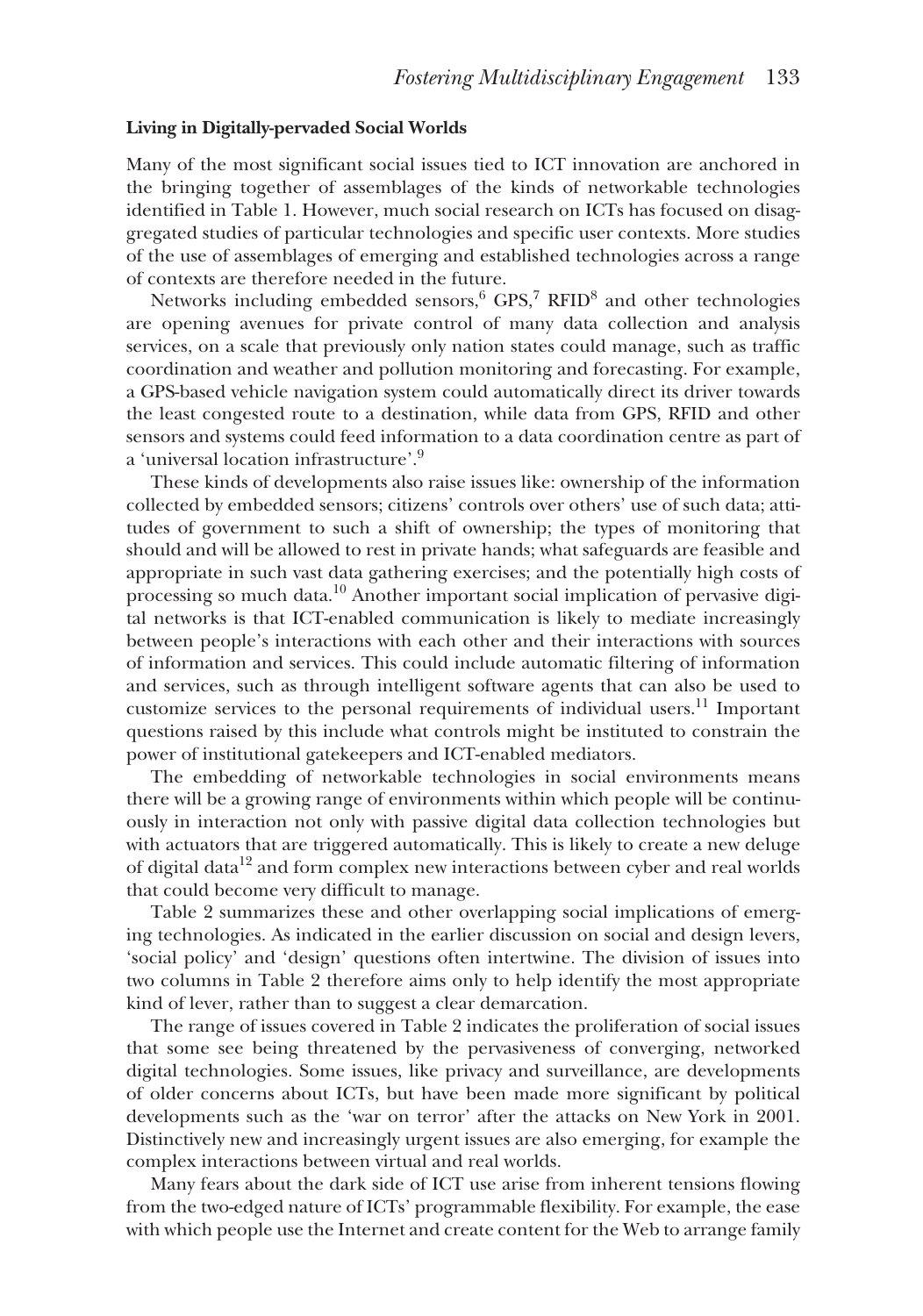| <b>Issue</b>                                        | Sample social policy questions                                                                                                                                                                                                                                            | Sample design-oriented issues                                                                                                                                                                                                                            |
|-----------------------------------------------------|---------------------------------------------------------------------------------------------------------------------------------------------------------------------------------------------------------------------------------------------------------------------------|----------------------------------------------------------------------------------------------------------------------------------------------------------------------------------------------------------------------------------------------------------|
| Power and<br>control                                | How are economic and social divides affected?<br>Should Internet data flows be restricted? What<br>are the impacts of non-hierarchical nets (e.g.<br>p2p)? How can the rights of content<br>producers and users be balanced? What are<br>the costs of 'user empowerment'? | What monitoring, filtering or blocking<br>mechanisms should be placed in the hands of<br>users or designed into networks, systems and<br>devices? What levels of transparency are<br>required to warn of the existence of pervasive<br>digital networks? |
| Privacy,<br>surveillance                            | How can regulation best balance privacy and<br>surveillance needs? Are new data collection<br>and privacy rights necessary? Are the costs of<br>managing a data deluge socially acceptable?                                                                               | How much, if any, user choice in privacy<br>protection level (e.g. encryption) should be<br>enabled? How should people be able to opt<br>out of certain kinds of monitoring?                                                                             |
| Trust                                               | How can the trust/privacy tension between<br>open communication and protection against<br>malicious intrusions be balanced?                                                                                                                                               | What capabilities can best help users and<br>providers of ICT-based products and services<br>to develop and sustain mutual trust?                                                                                                                        |
| Identity                                            | How do networked ICTs change perceptions<br>of identity? How do digital identification<br>needs affect citizen-government relations?                                                                                                                                      | What, if any, stronger forms of identification<br>and accountability relating to the use of the<br>Internet are appropriate?                                                                                                                             |
| Mediation                                           | How should convergent digital media be<br>regulated? Should automated communication<br>mediators be constrained? What forms of<br>counter-mediation are legitimate?                                                                                                       | To what extent should mediation techniques<br>(e.g. intelligent agents) allow for user<br>intervention? Should any capabilities be<br>provided to override such techniques?                                                                              |
| Security,<br>safety                                 | What is the interplay between threats in cyber<br>and real worlds? Is new legislation needed to<br>protect children's online safety?                                                                                                                                      | How can the design of security and safety tools<br>meet different user needs in different<br>contexts? What controls should users have?                                                                                                                  |
| Temporality<br>(e.g. history,<br>memory,<br>future) | How will long-term information retention<br>affect the intrinsic need for 'forgetting' in<br>human and social development? How can<br>history best inform the imagining of the<br>future?                                                                                 | What criteria should be used to retain data?<br>How should the deletion of data be<br>controlled? What methods can best help<br>designers to meet unpredictable future<br>needs?                                                                         |
| Spatiality                                          | What are the key social and psychological<br>factors in virtual and 'real' spaces? How are<br>virtual public/private spaces delineated?                                                                                                                                   | How does architecture and spatial<br>organization affect information flows? What<br>are key design aims for virtual or face-to-face<br>spaces?                                                                                                           |

**Table 2.** Key social issues arising from uses of emerging digital technologies

meetings or to help with school, academic or business work also enables paedophiles to make online contact with children or extremists around the world to promote and orchestrate terror attacks. But it is the combination of overlapping interactions of all such issues that is widely seen as the reason why uses of new assemblages of digital technologies are regarded by many as being of profound long-term importance across numerous social, institutional, legal and other activities at local, national, regional and global levels. This poses many new challenges for the kind of multidisciplinary research that is needed to address this vast landscape.

#### **Challenges to Multidisciplinary Social Research on Emerging ICTs**

# *How Far Can We 'See' into the Future?*

Predicting future outcomes from the use of such a complex assemblage of technologies as the Internet and related ICTs is extremely difficult because of the numerous factors and interactions that shape, and are shaped by, the interrelated social and technical innovations involved.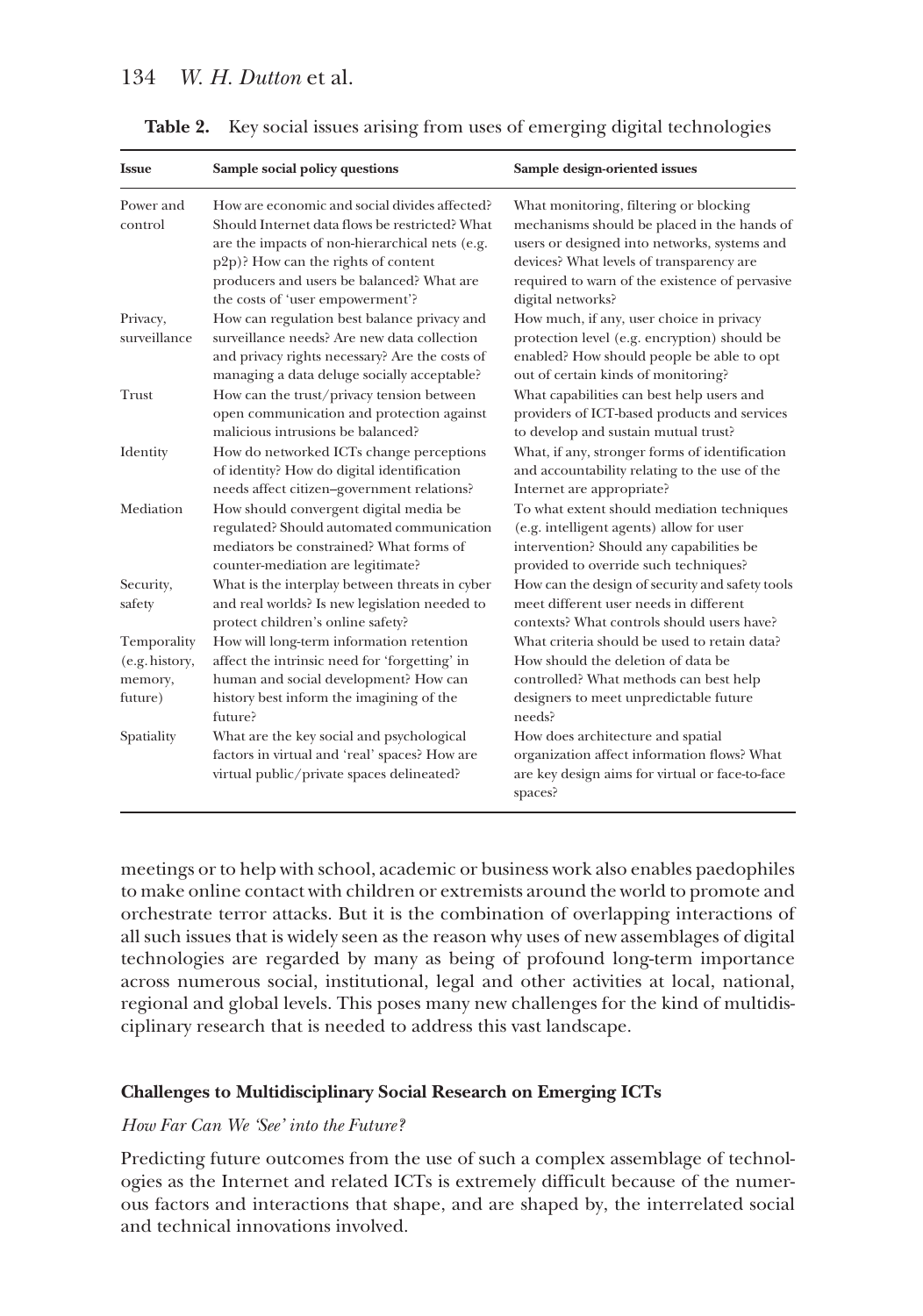Engineers and scientists have a good track record in inventing new devices and systems, as well as in predicting improvements in technology capabilities and performance (e.g. 'Moore's Law' that microprocessor capacity would roughly double about every 18 months). But these and other specialists have generally been less successful when forecasting first-order changes in terms of applications tied directly to the use of emerging technologies. Projections have been even worse for vital second and third-order changes in personal, social and institutional relationships that can transform the everyday lives of people and the strategic destinies of communities and states.

Prediction has also suffered from 'presbyopia': the ability to see a long-distance future vision clearly but not the near-view path to get there. This has led to much frustration when visions have not been realized. However, visions can play an influential role in shaping future innovation by creating policy frameworks that stimulate the focused provision of resources and in the direction of individual and institutional creative efforts.

Innovation is often 'recombinant', in that novel outcomes are socially shaped by what already exists and what has happened before. This frequently arises from incremental change to the use and nature both of existing technologies and in the reconfiguring of existing technologies with emerging ones. There can also be a socio-technical 'spiralling' of innovation as one change triggers another, for example in defence and counter-defence spirals of arms races or the development of counter-technologies in the digital world, such as blockers of RFID signals.

Many analyses of innovation diffusion $13$  indicate how crucial social transformations are tied to innovation that typically occurs at a discontinuity or 'tipping point'. After this, there is a paradigm shift that breaks with previous concepts, norms and practices, as occurred following the industrial revolution. Assemblages of emerging and older technologies are then employed to change the contexts of innovation and the human capacities that thrive within them, which generates further social and technical innovation. Predicting the future from a pre-tipping perspective therefore has a very high risk of being inaccurate.

These and related problems in forecasting the future make most social scientists reluctant to draw firm and detailed predictions of innovation outcomes, rather than analysing and describing the underlying dynamics that could lead to different futures depending on decisions taken in different, interacting contexts. It is also one reason why social scientists are often reluctant to commit themselves to assisting designers and engineers in creating a system that is likely to meet specific future needs.

#### *Mixing and Matching Social Research Methods*

A wide range of social science methods are appropriate to investigating the social implications of emerging technologies, covering qualitative and quantitative approaches, micro-scale drilling down and large-scale studies, snapshot and longitudinal techniques. Table 3 summarizes a few of these.

There is no general 'cookie cutter' social science method that can be applied to all contexts and technologies. Different approaches need to be mixed and matched to particular investigations; even then, scholars from different traditions disagree on the merits of competing methods. For instance, in-depth ethnographic studies $14$  of specific micro contexts can produce rich findings. So can large-scale social experiments, such as the RAND Health Insurance Experiment<sup>15</sup> starting in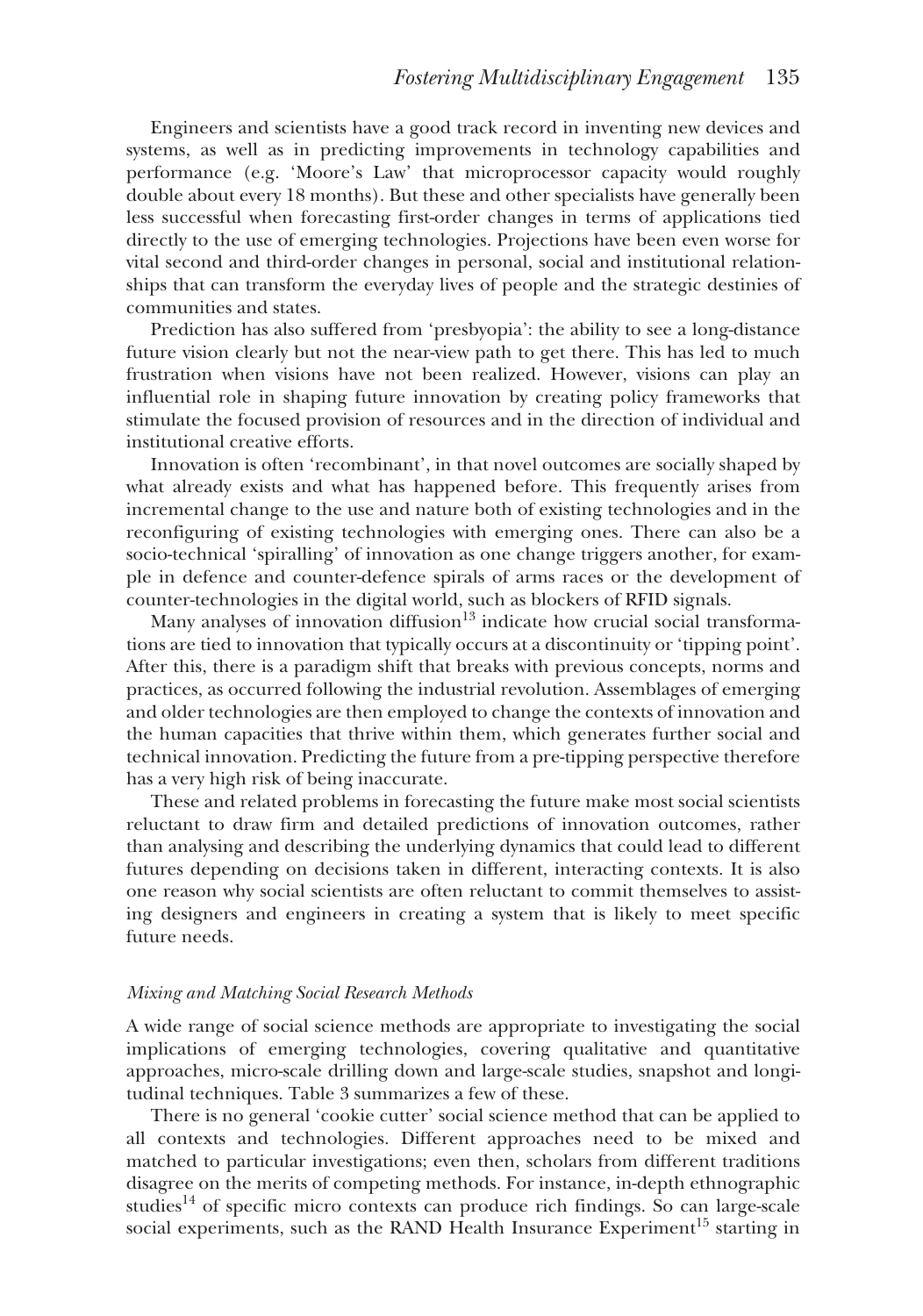| <b>Focal point</b>   | <b>Examples</b>                                                                                                                                                                                                                                                                       |  |
|----------------------|---------------------------------------------------------------------------------------------------------------------------------------------------------------------------------------------------------------------------------------------------------------------------------------|--|
| Conceptual           | Ecology of games; new media processes/effects; philosophy                                                                                                                                                                                                                             |  |
| Future facing        | Modelling; futures studies; backcasting; analytical development scenarios; gaming                                                                                                                                                                                                     |  |
|                      | scenarios and models; risk management (risk analysis, perception, communication);                                                                                                                                                                                                     |  |
|                      | panels of technologists, social scientists and others                                                                                                                                                                                                                                 |  |
| Real time,<br>action | Multimedia design and policy-formulation spaces; Living Laboratories; ethnographic<br>studies                                                                                                                                                                                         |  |
| Historical           | History of diffusion and use of earlier technologies, including Technology Assessment; rich<br>post-hoc case studies (e.g. leading-edge users and failures); discourse analysis                                                                                                       |  |
| Social               | Social shaping of technology; science and technology studies; (new) media studies; survey<br>research; interviews; focus groups; network analysis; complexity sciences; social and<br>organizational psychology; communication sciences; political sciences; Technology<br>Assessment |  |
| User facing          | Domestic observation; family ethnography; user-driven design and human factors<br>engineering; information sciences; psychology; cognitive sciences; product design                                                                                                                   |  |
| Institutional        | Law and regulation; organizational behaviour; organizational psychology; decision support<br>systems                                                                                                                                                                                  |  |
| Technology           | Information systems design and development; computer science; telecommunications;                                                                                                                                                                                                     |  |
| facing               | information retrieval; database management; data mining; information filtering (e.g.<br>intelligent agents, filters)                                                                                                                                                                  |  |

**Table 3.** Examples of different social science methods and perspectives

1981 that had much influence on health economics. But scientists anchored in one approach, such as ethnographic research, too often fail to acknowledge the contribution of potentially complementary approaches, such as experiments or quantitative survey research.

Conceptual frameworks include the 'ecology of games', $16$  which provides a cross-cutting view of underlying social process and outcomes tied to the use of ICTs, in which overall outcomes emerge from the interaction between outcomes from a number of interrelated 'games' within which numerous actors pursue goals by making choices according to a set of rules and assumptions specific to that arena, such as in shaping the use of new media in the home. Other such frameworks include actor-network theories<sup>17</sup> and a conceptualization of new media<sup>18</sup> in terms of four distinctive characteristics (ubiquity; recombinant modes of access, use and content; dynamic, point-to-point network structures; and potential for personal engagement and interactivity), which are also relevant to the Internet's general enabling of users' creative collaborations.

The difficulties of predicting future outcomes were illustrated at the workshop by contention over many aspects, including the starting points from which scenarios are developed. For instance, there was much contention over the economic, ethical and political basis for a future scenario that articulated a vision in which there had been a radical shift from current notions of production and consumption to a situation in which people uniquely create products and services personalized to their own needs. Nevertheless, there was support for many aspects of futures studies,<sup>19</sup> such as rigorous analytical scenarios and modelling.

An illustration of the way even generalized imaginative visions of the future can influence current practice and planning is the video *EPIC 2014*, <sup>20</sup> created by students at the Poynter Institute in St. Petersburg, Florida. This 'backcasted' from 2014 to highlight milestones in the growth of what had become a new megacorporation, 'Googlezon', which dominated the global media market through an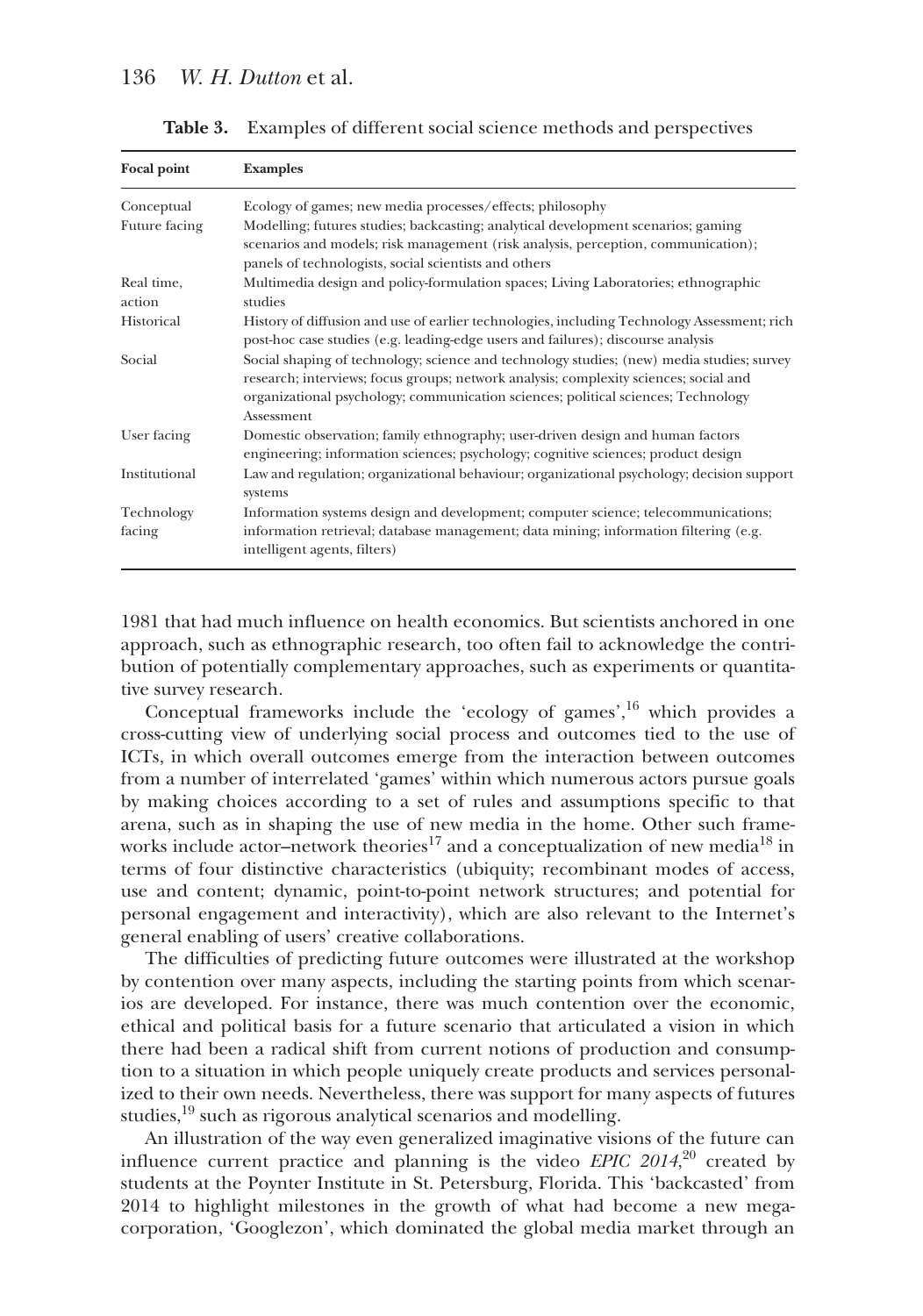online news service personalized to an individual's choices. The *Financial Times*<sup>21</sup> has reported that this scenario has attracted the attention of some major global media players.

Experimental multimedia spaces and forms of dialogue can help to open new ways of sharing ideas among participants from multiple academic disciplines and policy, business and other stakeholder communities. For instance, the multimedia 'design studio' approach being developed at the INCITE centre at the University of Surrey<sup>22</sup> is examining new ways of communicating and translating ideas between specialists from different backgrounds. MindLab<sup>23</sup> involves novel high-tech policy brainstorming spaces that have been used by government departments in Denmark and Holland. The Living Laboratories<sup>24</sup> experiments in a number of European cities offer real-time proving grounds for prototyping and testing new technology applications involving individuals and interconnected firms and institutions.

The Technology Assessment approach, $25$  which was popular about 20 years ago, uses historical analysis and future projection to provide insights into the social implications of technological change, like the videophone.26 Another valuable method for helping to understand the social and institutional factors shaping the success or failure of ICT innovations has come from in-depth case studies in specific contexts, such as business enterprises, government departments, schools and the application of ICTs for economic development in less advantaged societies. Examinations of more advanced users and of instances of failed innovations can be particularly illuminating in revealing the potential and limitations of emerging technologies.

There are numerous socially-oriented approaches to researching the implications of technologies, from broad disciplines such as the 'social shaping of technology'<sup>27</sup> and media and communications studies<sup>28</sup> to more specific techniques like network analysis methods such as actor–network theory and Webmetrics.<sup>29</sup> The concept of the social shaping of technology provides an overarching approach to many disciplines in this area.

User-centred design studies $30$  have produced some of the most productive detailed input from social scientists to ICT designers and engineers. These have led, for example, to widely used operational interfaces like the design of handheld devices and the point-and-click interactions used for Web surfing and in operating systems like Microsoft Windows.

Institutional, legal and regulatory factors are also crucial elements in the multidisciplinary mix. Organizational processes and business strategies can strongly influence the application and development priorities that shape technological innovation. Laws and regulations can protect or constrain citizens' uses of technologies, or enable or inhibit the innovation creating emerging technologies.

#### *Addressing Barriers to Multidisciplinary Social Research on Technology*

Major divisions between disciplines such as psychology, sociology and economics arise from their different understanding of the factors shaping technological change and its social implications. Overlaying these divides are methodological differences, such as between formal modellers (e.g. game theorists), quantitative empirical researchers (e.g. survey researchers) and qualitative researchers (e.g. ethnographers). But it is the gulf between computer scientists and other relevant engineers, technologists and scientists, on the one hand, and social scientists on the other that was seen as the crucial factor facing multidisciplinary collaboration in this area.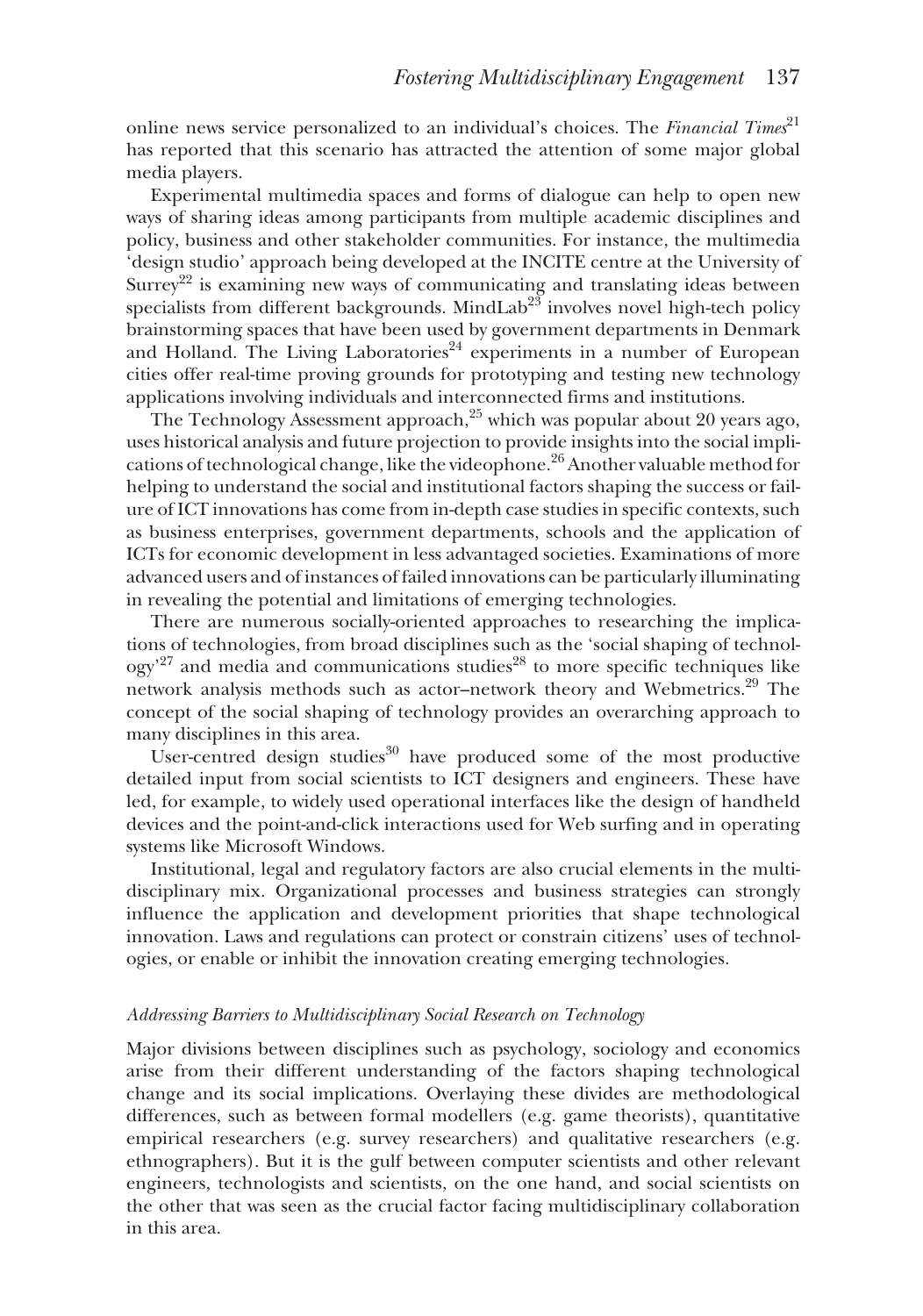# 138 *W. H. Dutton* et al.

This divide is partly related to a difference of knowledge bases. For instance, in a collaboration on e-government, it is typical for a computer scientist to say that the political scientist knows nothing about the Internet, while the political scientist will respond that the computer scientist knows nothing about government. This might be the foundation for a useful collaboration, but it often marks the beginning of the end of collaborative work. However, it is also a divide over approaches to the study of emerging technologies. Engineers and computer scientists are more often wedded to logical reasoning about technologies. This can lead them to extrapolate likely social consequences stemming from technical features. Social scientists are more likely to rely on empirical observations and an inductive logic, making them less comfortable in speculating about the social implications of emerging technologies but also less capable of forecasting their social implications.

On the one side of the theoretical divide separating these groups are many computer scientists and engineers who view technological change as an independent force changing society. In contrast, there are social scientists who more often view economic, legal and other social factors as independent forces shaping technologies and their broad implications. Sometimes, at the extremes, this can be characterized as a struggle between 'technological determinists' and 'social determinists'. But degrees of separation divide individuals along this dimension, even when they veer far from an overly simplified determinism.

As explored later in the paper, such differences can be exacerbated by differing views and misconceptions of the research aims being pursued. In addition, some key institutional and legal frameworks are failing to keep pace with the needs of multidisciplinary social research on ICTs. For instance, virtual networks create new forms of layered spaces that can disrupt collaborative relationships, as when some people in a face-to-face meeting are interacting with others outside or inside the room via laptop computers. Collaborative research using the Internet and largescale Grid distributed computing utilities, as in e-sciences research,  $31$  often involves work in centres in different institutions. Nevertheless, such projects are frequently implemented through institutional contracts that treat liability, Intellectual Property Rights (IPR) and other issues in different ways.

Long-standing constraints on multidisciplinary research also persist, most notably in academic assessment and reward processes that still prioritize single-disciplinary projects and publications over joint work. Different timelines between research and policy cycles are another established multidisciplinary stumbling block.

Despite these kinds of difficulties, there are many examples of successful multidisciplinary collaboration. For example, although seismology and structural engineering have been surprisingly separate fields, specialists from these areas are working together effectively in the Center for Embedded Networked Sensing  $(CENS)$  in California, $32$  together with sensor network technologists and scientists, electrical engineers and communications technology experts.

#### **Fostering Multidisciplinary Engagement**

The following subsections provide more details of the analysis that informs the above discussion, in order to help explain the factors affecting the formation of real engagements that could help to meet the complex new challenges faced by multidisciplinary research on the social implications of ICTs. After exploring some key areas of contestation, the way engagement took place during the workshop is illustrated to show how it is possible to build on one of the key findings of this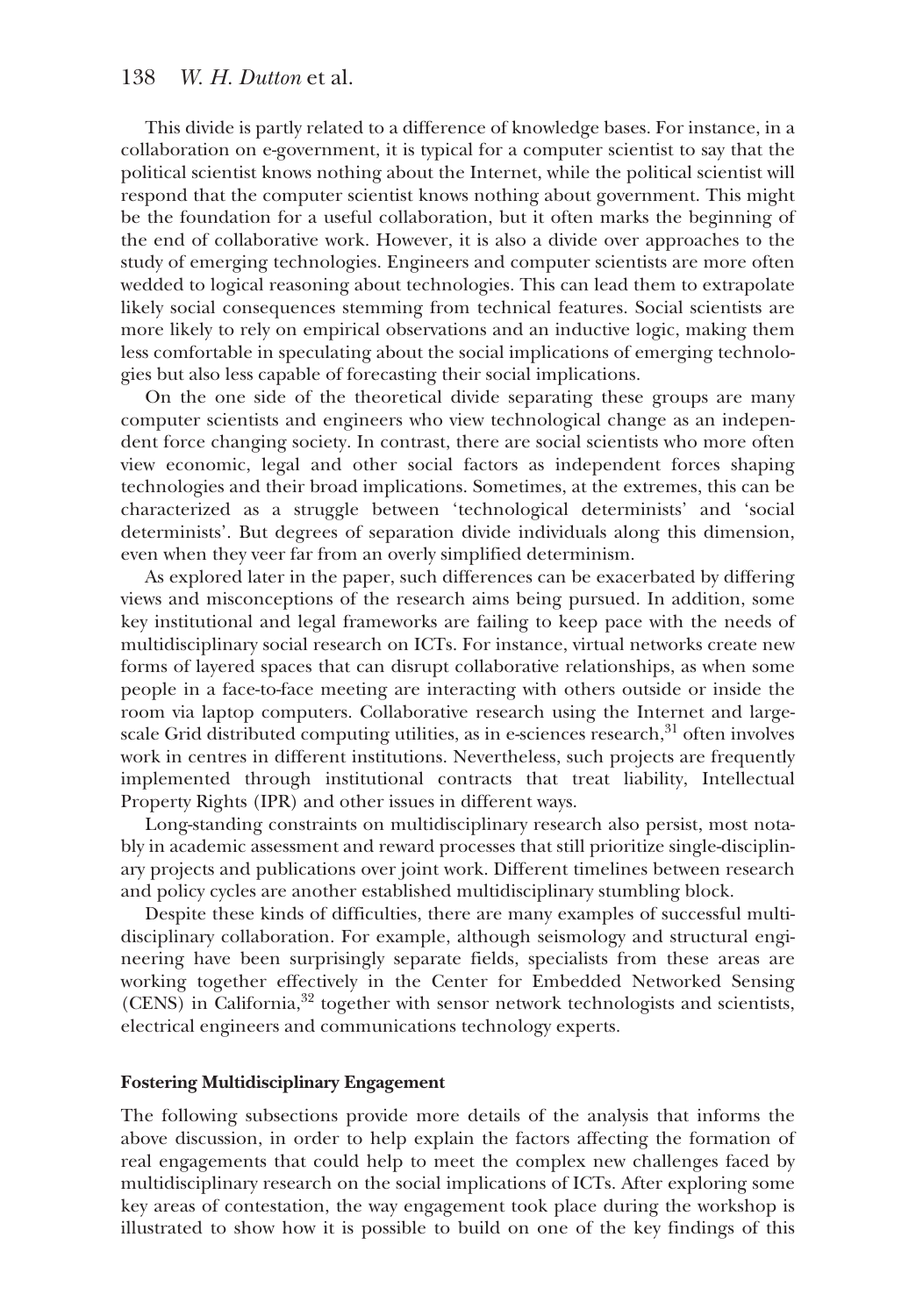analysis: the importance of establishing common reference points to enable people to, at least, 'talk about the same thing'.

#### *Contested Grounds*

Although differences between participants at the OII–MIT workshop ranged widely, they can be broadly categorized around the seven contested areas summarized in Table 4.

One of the strongest differences was between those who wish to start with a focus on the use and impacts of particular technologies (e.g. RFID, intelligent agents) and those who see social contexts and implications (e.g. on social exclusion, privacy, trust) as the prime framework. These perspectives underscore the competing views that the main issue is either to picture the trajectory of a technology through its possible social settings or to study the complex social dynamics shaping and being shaped by the use of ICTs. Some also highlight the value of beginning with a specific problem (e.g. sensor tags to track children) or a process (e.g. using the Internet for political campaigns). In addition, there are distinct differences in the emphasis given to focusing on future scenarios or first attempting to understand how the past and present shape future directions.

Deep-rooted ethical, cultural and ideological values seemed to lie behind differences in attitudes to research and other issues expressed at the workshop. Many revolved around differences between those who support the values represented by market-favouring economics (e.g. promoting individualism, consumerism and choice) in contrast with a more socially-oriented perspective (e.g. prioritizing social justice, informed citizenship, consumer protection and global inequalities). Other

| <b>Contested area</b>                                                 | <b>Examples</b>                                                                                                                                                                                                                                                                                    |
|-----------------------------------------------------------------------|----------------------------------------------------------------------------------------------------------------------------------------------------------------------------------------------------------------------------------------------------------------------------------------------------|
| Starting points for<br>research and statements<br>of the main problem | Technological capabilities v. social implications; technological determinism v.<br>social shaping; problems v. processes; future focus v. historical and current<br>analysis                                                                                                                       |
| Values                                                                | Individualism v. social focus; consumerism v. social justice; Western norms v.<br>global inequality and difference; security v. civil liberties; identity as self-<br>realization v. external designator                                                                                           |
| Aims of research                                                      | Generalizability v. proof of concept; materialist critique v. search for empirical<br>evidence; market v. social goals; facilitating specific applications innovation v.<br>understanding heterogeneous social needs; technology push v. social pull                                               |
| Research methods                                                      | Holistic integration v. analytical decomposition; design v. observation; focus on<br>individuals v. social wholes; specific emerging technologies v. assemblages of<br>new and old ones; socially-embedded technologies v. the potential of technical<br>capabilities; 'micro' v. 'macro' scope    |
| Envisioning the future                                                | Planning v. unpredictable emergence; rigorous imagining of long-term futures<br>v. studying social implications of current uses and near-term futures; co-<br>evolutionary pathways to the future v. discontinuity and disruption; prediction<br>v. prescription; descriptive v. normative futures |
| Conceptions of the user<br>and who 'we' are                           | Users as consumer v. citizen or as recipient of design solution v. part of design<br>process; 'we' as researcher or designer v. 'ordinary' citizen, group with<br>particular social, economic and culture characteristics                                                                          |
| Politics of language:<br>definition of terms                          | Privacy; identity; emergent v. emergence; user; we; methodology                                                                                                                                                                                                                                    |

**Table 4.** Examples of competing perspectives on multidisciplinary research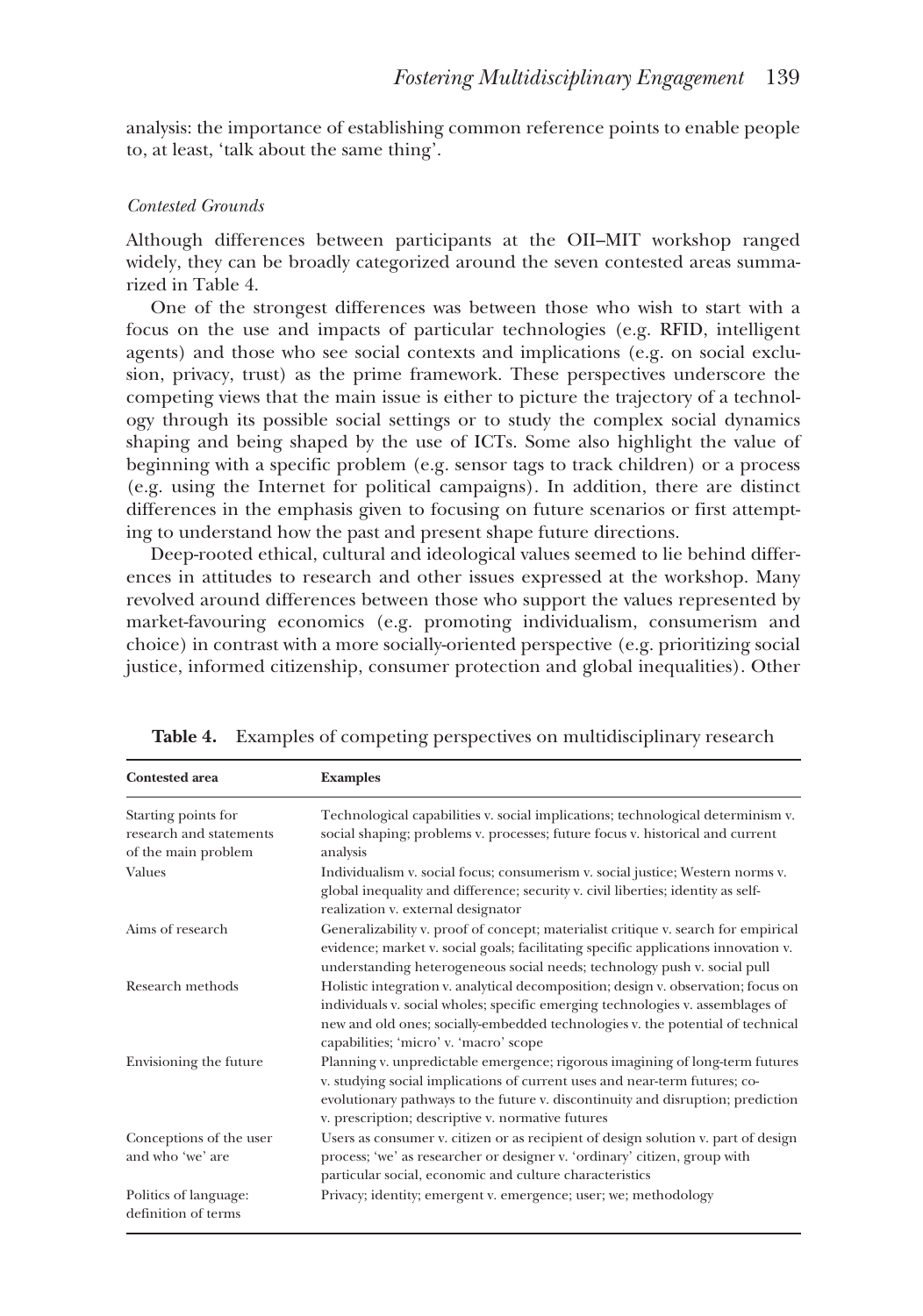values identified included ethical concerns (e.g. balancing civil liberties, security, privacy and safety issues in Internet use) and psychological factors (e.g. identity as self-realization or a mechanism for external designation, such as with identity cards).

Social researchers tend to seek understanding of long-term trends and heterogeneous social need and the identification of a critique derived from insights into the nature of social dynamics and personal motivations. Technical designers and engineers, however, often prefer to look more for empirical evidence targeted at testing and proving specific theories, with those involved in commercially-based research more likely to emphasize short-term market goals, lifestyles and new applications.

Underlying values play an important role in influencing these perceived research aims and the specific methods used, such as holistic approaches focusing on the social contexts of interactions with technology set against methods favouring analytical decomposition. This is also reflected in recommendations on whether to have more studies of assemblages of new and old technologies or to concentrate on individual users and the potential of specific emerging technologies. Important unresolved areas of contestation include the degree to which social research should participate in actual technology design and debates about the advantages of concentrating on the 'micro' details of smaller cases against research on a larger canvas.

Another major divide contrasts traditional notions of planning with concepts of unpredictable emergence and co-evolution. This was illustrated at the workshop by debates about the relative merits of, for example, the 'rigorous imagining' of possible future scenarios or through studies of the social implications of past, current and/or likely near-term patterns of uses. Some favour methods that envision the future through points of discontinuity and disruption, while others emphasize understanding the emergence of outcomes from co-evolutionary processes. Whichever method is chosen, what people see as likely future developments often reflect their underlying values and perceptions, such as a Utopian future where technology primarily brings positive increased 'empowerment' and 'choice' to individuals or those focusing more on 'dark side' threats to social justice and civil liberties.

The politics of language plays an important role in multidisciplinary discourse. Even an apparently unambiguous term like 'methodology' can lead to some misunderstandings, as it could imply a structured, largely prescriptive process favoured by some engineers or a more fluid mix of qualitative and quantitative social research methods adaptable to different contexts.

The important influence of values on choices made by those involved in multidisciplinary research, and the way they perceive each other, indicates that even apparent differences of terminology are often more than just questions of miscommunication. An important way of opening up new opportunities for more meaningful engagements could therefore be to attempt to clarify the meanings attached to key terms and the underlying assumptions and attitudes shaping those meanings.

# *Implications for Multidisciplinary Research: Addressing Differences in Perceptions*

Even strong expressions of contested views can obscure underlying areas of more consensus and constructive engagement. For instance, workshop participants widely agreed that there is a positive value in being sensitive to the unexpected nature of future outcomes and the resultant need for design flexibility to enable adaptation.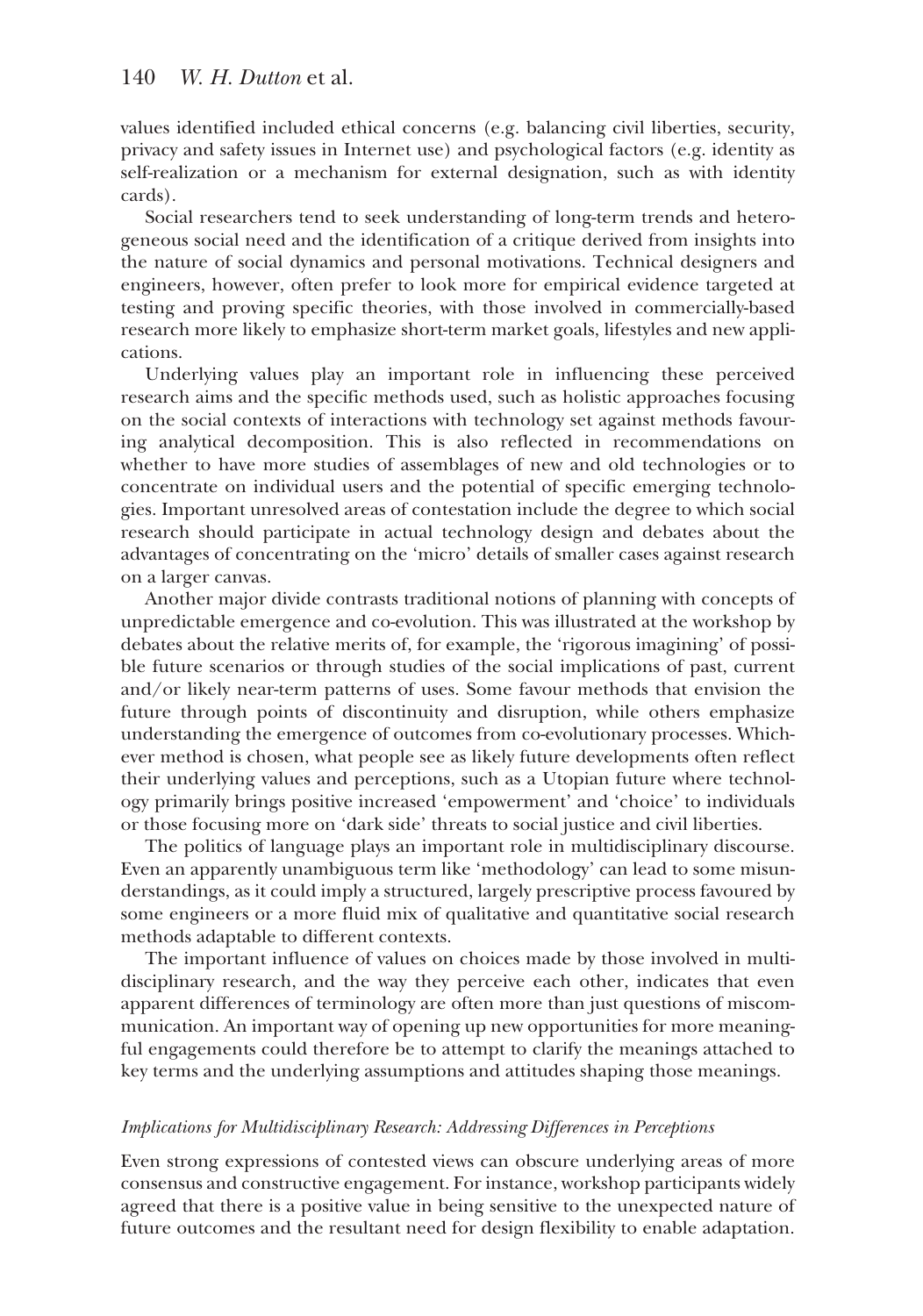However, participants spent more time questioning particular aspects of this flexibility than emphasizing its potential to provide a common point of reference.

Some argued that any approach to designing for unexpected consequences could not get away from the nature of the framing of what counts as the 'expected' or 'unexpected'. Designed-in adaptability and the ability to learn were also contested in terms of the types of systems that should be capable of adapting. For example, Clark recognized that despite adopting a design optimized for adaptability, the Internet technical pioneers did not anticipate some of the crucial nontechnical forces that were actually shaping the Internet, such as the new Internet industries. Another set of competing perspectives revolved around questions of the degree to which technology should be adapted to social needs, or whether social innovation should fit technological capabilities.

Although the need for collaboration between different disciplines to address the complex social and technological issues at stake was another common point of reference, the contested ground here was over the precise nature of such collaboration and the expectations of what each party could or should contribute. For example, Clark would like to promote the role of social researchers as designers and engineers of technology-based solutions. However, Angela Sasse, Professor of Human-Centred Technology, University College London, suggested his may be an untypical view. She thinks a more typical view could be the comment of a networking quality-of-service specialist who she once heard exclaim in an off-guarded moment:

Stuff the users—the whole thing is already too complicated without considering them!

This reflects a concern among many social scientists that some 'user-centred' design studies are driven primarily by 'business cases' that aim primarily to find and test new markets, products, services and styles of living, rather than a broader research concern for understanding the range of user needs. There is also caution about engaging in hands-on design among those social researchers who see a basic contradiction between social science research and that required in some industrybased engineering programmes. This difference was perceived to arise essentially from industry's prime interest in using social research to help define user needs and develop business cases for new products and services, whereas social scientists often employ critical tools to analyse powerful institutions, such as business.

Some typical perceptions among social scientists of their priorities in studying the implications of growing ICT diffusion are summarized in Table 5.

**Table 5.** Social science views of desirable research on emerging technologies

- Multiple method approach to 'construct' the world of those who will be using the technology.
- Taking account of historical analysis of current technologies.
- Highlighting how people are integrating different forms of technology.
- Comparing old and new technologies.

<sup>•</sup> Aggregated view of interaction between different technologies, rather than studies of particular technologies.

<sup>•</sup> Foregrounding social concepts rather than studies of individuals.

<sup>•</sup> Longitudinal rather than short-term studies.

<sup>•</sup> Start with what people are doing rather than 'user requirements'.

<sup>•</sup> Identifying different processes of ongoing social change tied to the use of technologies.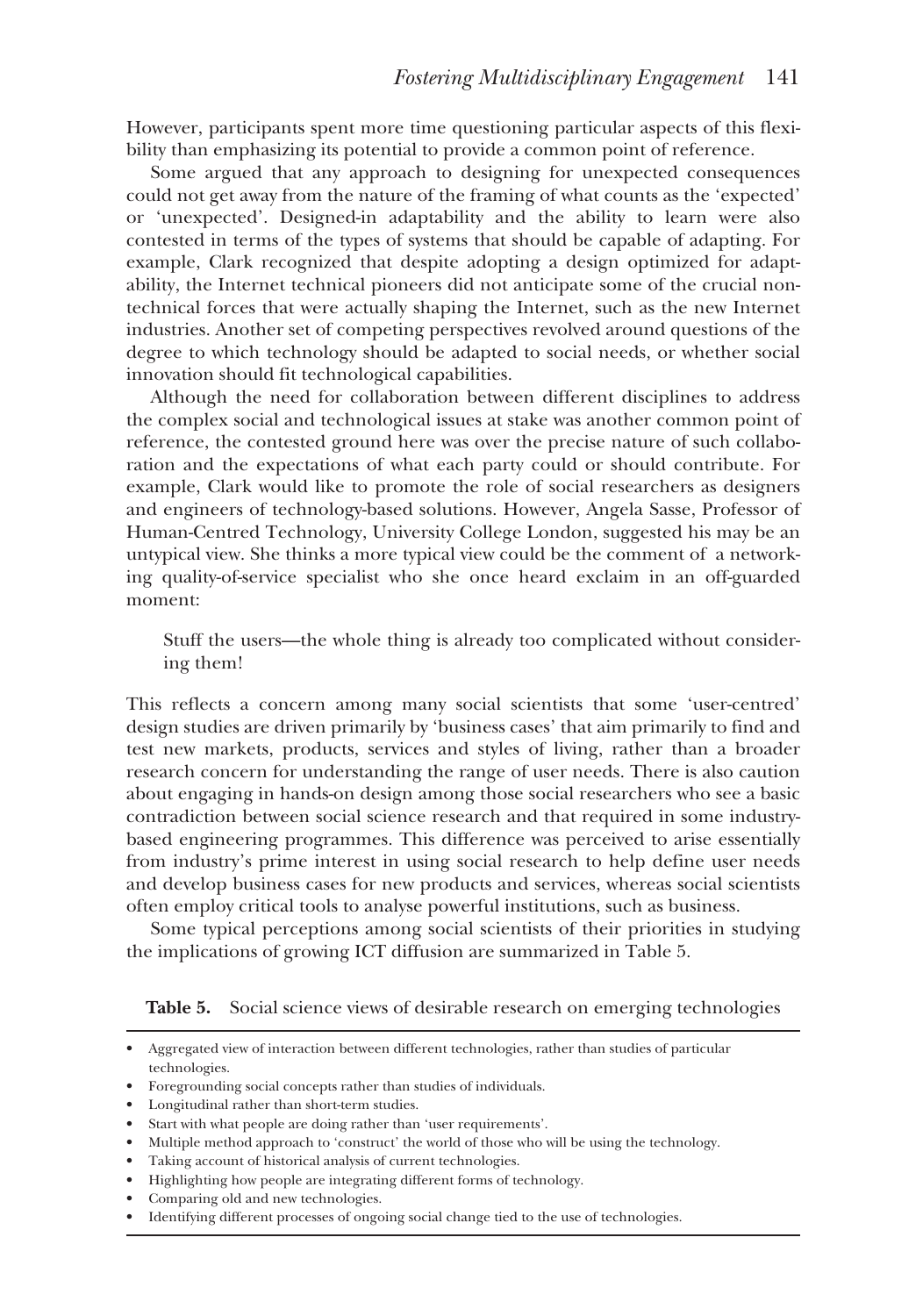# 142 *W. H. Dutton* et al.

Social scientists were in the majority at the meeting and many participants from computer science and other more technical ICT backgrounds said relatively little in the open sessions. This in itself was an interesting finding, but means that it is beyond the scope of this case study to identify representative engineering-oriented views of research in this field equivalent to those we obtained from social scientists.

For instance, more investigation is needed into how engineers perceive their own research aims and what they expect from social scientists. However, our analysis clearly shows that there was a strong perception that what engineering, industry and government expect from social scientists is at odds with what the researchers themselves think is most valuable.

Social scientists often believe that too many designers, engineers and technologists, particularly in industry, see the main purpose of research as being to enhance specific technologies, in contrast to their own research aims as summarized in Table 5. This leads to their concern that engineers might expect them to be interested primarily in offering 'proof of concept', for example by assisting to develop a user requirement specification for ICT-based products, services and business applications. Expectations that social scientists may be able to smooth away negative social implications to facilitate innovation is another potential source of misunderstanding and/or conflict in multidisciplinary collaboration.

Clark's interest in understanding broader social dimensions of the concept of identity indicates that this view of the engineering approach to social research on ICTs is too limited and a misrepresentation of what many engineers think. Even when the ultimate point of research is seen to be to make the technology more usable or marketable, designers and developers also often aim to ensure that their innovations fit well into the contexts in which they will be used, and are therefore fully aware of the importance of understanding those contexts. In the intertwined web of technology and people connected through the Internet and other ICTs, the diversity and complexity of the different contexts of use could make engineers even more aware of the value of looking to the social sciences to help unravel that complexity.

The crux of many misunderstandings between engineers and social scientists, as well as the opportunities for greater engagements, was illustrated by a comment at the workshop by Clark:

We are more and more, as technologists, being pushed to say, 'Look, it is no longer acceptable to invent something that is technologically cool'. You actually have to ask why are you building it, what the purpose is and, in many cases, we are being pushed very hard to think about design for values and being told that it is a really important part of your job to be able to explain the values of what you do. On the other hand, I have never seen a paper in computer science which was publishable because it was explained by some artefact of higher value than some other artefact. It is outside the space of what we know how to publish. What is cool in our discipline is to say 'Here is the goal, here is how I got that' … I came here listening to whether there were disciplines that were going to help us make value decisions … [but] when I came up with a social values question I was told [by people in other disciplines] that it is a values question not research.

Clarifying and understanding expectations of each others' contribution as part of a process of seeking common points of reference therefore seems to be one of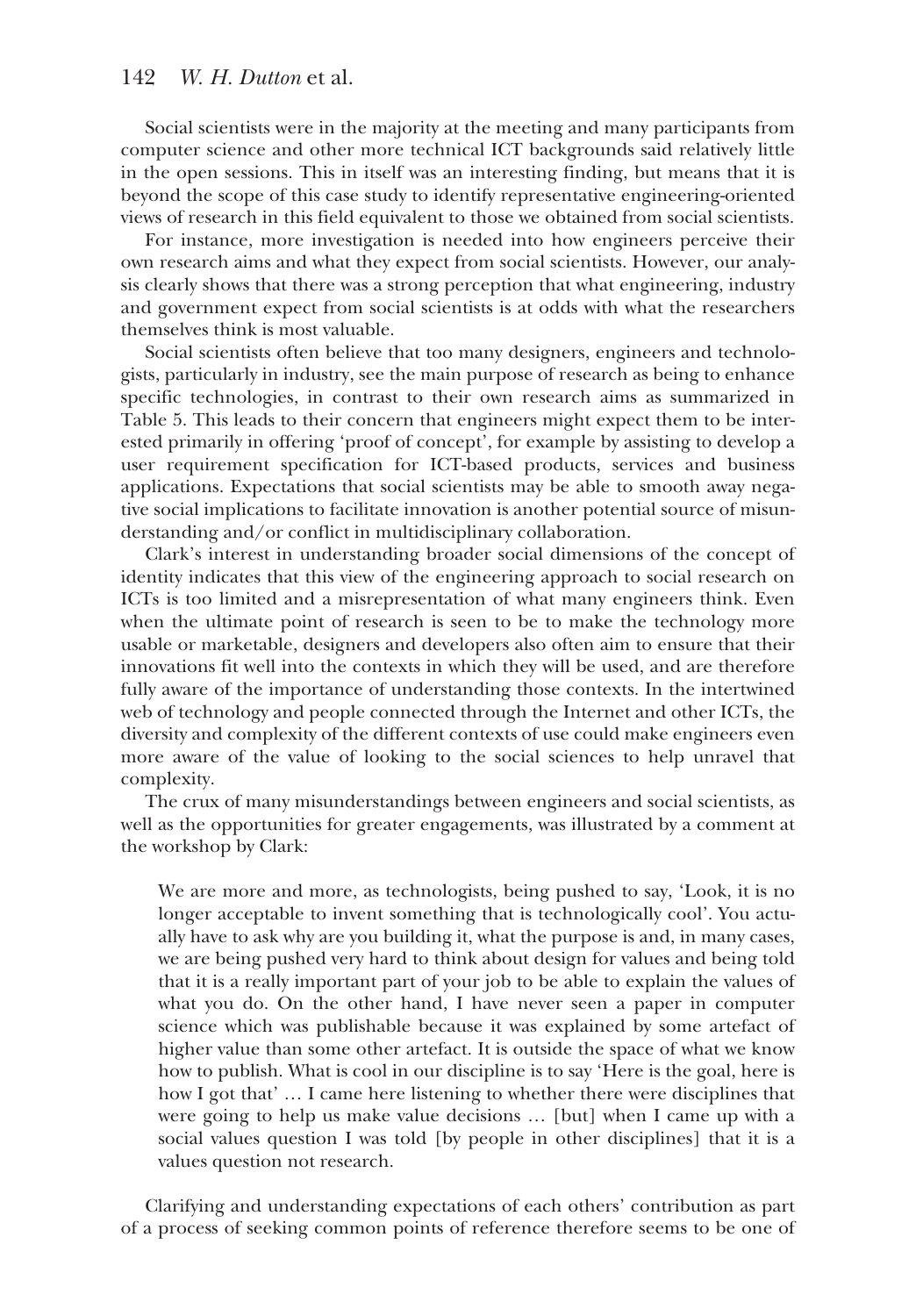the most promising steps towards trying to establish more effective dialogue and partnership between researchers from social science, engineering and other backgrounds. Support for different viewpoints does not necessarily represent expressions of conflicting positions, as each perception or a combination of them could be appropriate in some contexts but not in others.

# *Achieving Real Engagement*

The above analysis indicates a more complex picture of discourse undercurrents than the surface disagreements that may seem to dominate at times. As well as undercurrents of both consensus and dissensus, there were strong manifestations of workshop participants becoming involved in real engagements. These may begin with participants re-stating what others had said in their own terms, for instance by trying out different formulations, terminology or ways of framing the problems. In quite fast-moving and dense discussions this can contribute to a false impression that there is little real engagement.

A good example from the workshop of the way re-statements of a problem can progressively articulate an issue with greater depth or breadth comes from a discussion on the difficulties of being able to predict accurately the social effects of a new technology. This was first stated in quantitative terms by Walter Baer, Professor of Policy Analysis, Pardee RAND Graduate School, Santa Monica, CA:

Anytime you get an order of magnitude [change] in some technology, it will be used in new and often unexpected ways. So one way of focusing on the social consequences of emerging technologies is to look where those 'order of magnitude' changes are likely to occur over the next five or ten years … [for example] in storage technologies that are becoming so cheap that essentially you don't have to throw any data away any more.

The linearity of 'orders of magnitude' gave way to talk of an alternative conception of 'technology spirals', as expressed by Helen Margetts, the OII's Professor of Society and the Internet:

[Introduce] some kinds of innovation like that ['sniffers' that automatically detect smells] and you'd immediately have someone who is in the business of bomb-making innovating with something that couldn't be detected by sniffer technology or [the development of] some kind of mask for bad smells—that is technological innovation in itself … You get a spiral which is actually sometimes not entirely productive or entirely counter-productive.

This was subsequently taken up by John Taylor, Professor of Government & Information Management, Caledonian Business School, Glasgow, in moving the discussion on to synergistic effects:

… I think we are seeing lots of synergistic technology as well … In the work that I'm doing … looking at identity management systems, looking at the way that CCTV is working with RFID, is working with smart cards. Or in a different application area, how identity management is working with big databases, and how all of this is being pulled together. Not only that but the way a lot of masking is going on, so a lot of these synergistic technologies are being put into place for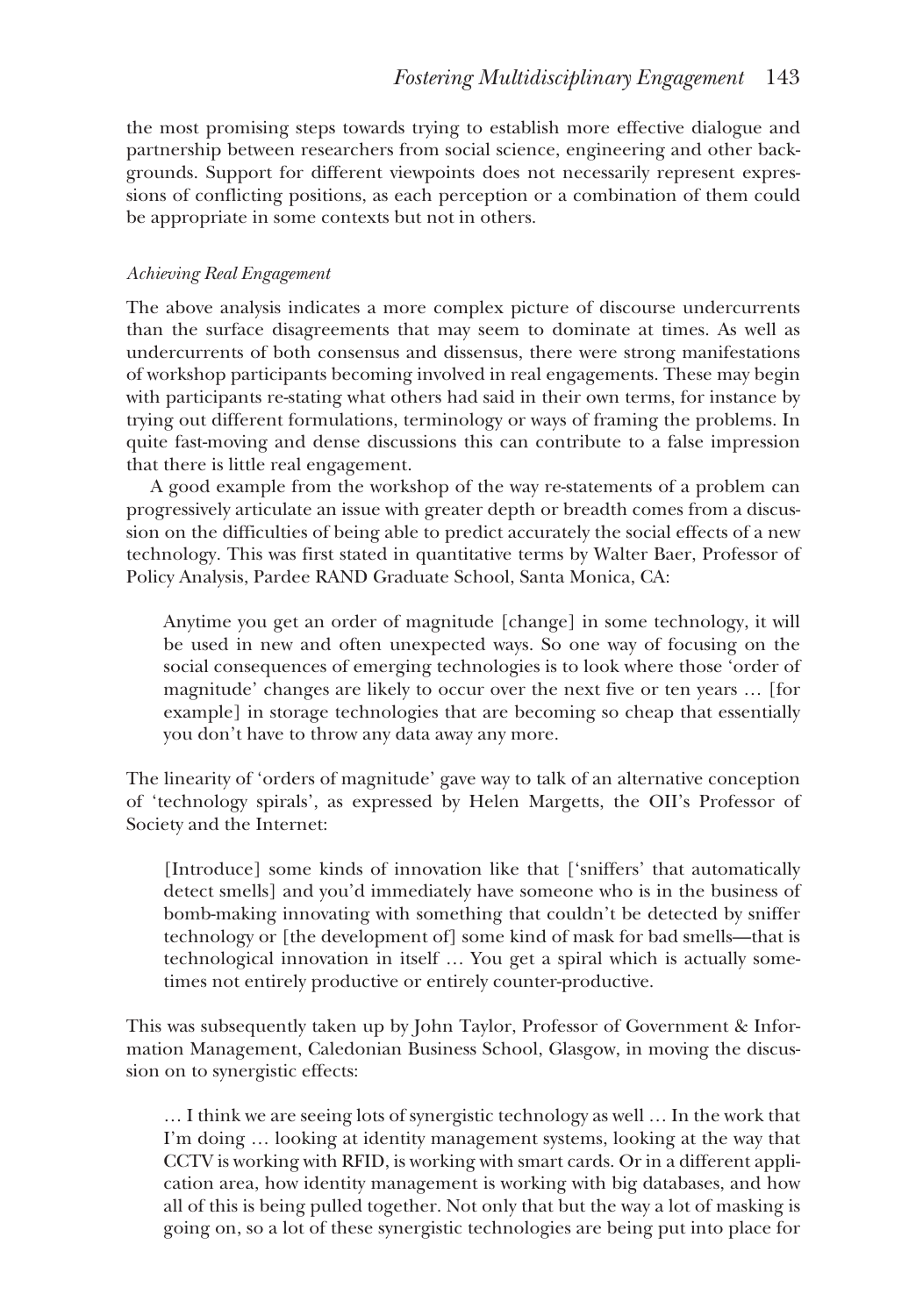# 144 *W. H. Dutton* et al.

very good customer service reasons of high quality service provision … But masked behind it are lots of other kinds of applications, [such as] security applications which I don't think [people in] everyday life have any knowledge of.

Here, important pegs for developing real engagement were provided by apparently shared understandings of terms like 'order of magnitude', 'technology spirals' and 'synergy'. These assisted participants from different perspectives to engage in ways that revealed overlaps and interactions. This highlights how explorations of one perspective can illuminate others, thereby facilitating more effective multidisciplinary collaboration.

# *The Politics of Language*

A core dimension in multidisciplinary work is the need to get people from different backgrounds and cultures, with different knowledge, skills and values, to 'talk about the same thing' in ways that lead to real engagements. Language and terminology can be the root of misunderstandings, as well as the realization of shared knowledge and interest.

This was particularly clear in workshop discussions using the terms 'privacy' and 'identity', which emerged as two of the hingepoints around which revolve a broad range of technological and social psychological, cultural and political issues. Although wider associations of these terms were acknowledged as central issues from the outset, these concepts were initially mentioned as more-or-less standard technical terms (e.g. 'identity management'; 'data protection'; 'security'). However, different interpretations that could be associated with these concepts threaded through the discussions, leading to much debate about what was actually being meant when they were used. The important difference between the terms 'emergence' and 'emergent', discussed earlier, was another significant area of contention. However, some participants might have missed these nuances if they were unaware of the significance attached to co-evolutionary emergence in some complexity sciences.

Another frequently contested term was 'user'. One interpretation is that it is deployed as a distancing term to identify someone who uses the results of technical design, rather than a participant in the design and development process; another is as a designator of the citizens who should be the key stakeholders in outcomes tied to ICT innovation. Although it is therefore important to try to give life and a social context to more clearly delineate those being referred to as 'the user', some feel it is wrong to focus only on users as certain social implications are felt by users and non-users alike.

Even the term 'we' was hotly debated, for example in this comment from Sonia Livingstone, Professor of Social Psychology, London School of Economics:

I wanted to make a point about 'we'. I heard two kinds of 'we' in the conversation. One is 'we' the elite, designing technologies for the next generation. But the other 'we' is the ordinary people struggling with this stuff and going about their everyday lives. I begin to hear, and I see it in the position papers as well, a lot of different types of claims about the 'ordinary we' who don't know how to find different types of information or who do not trust the Internet. I just wanted to make a point about how important it is to pluralize that 'we' and recognize the diversity here.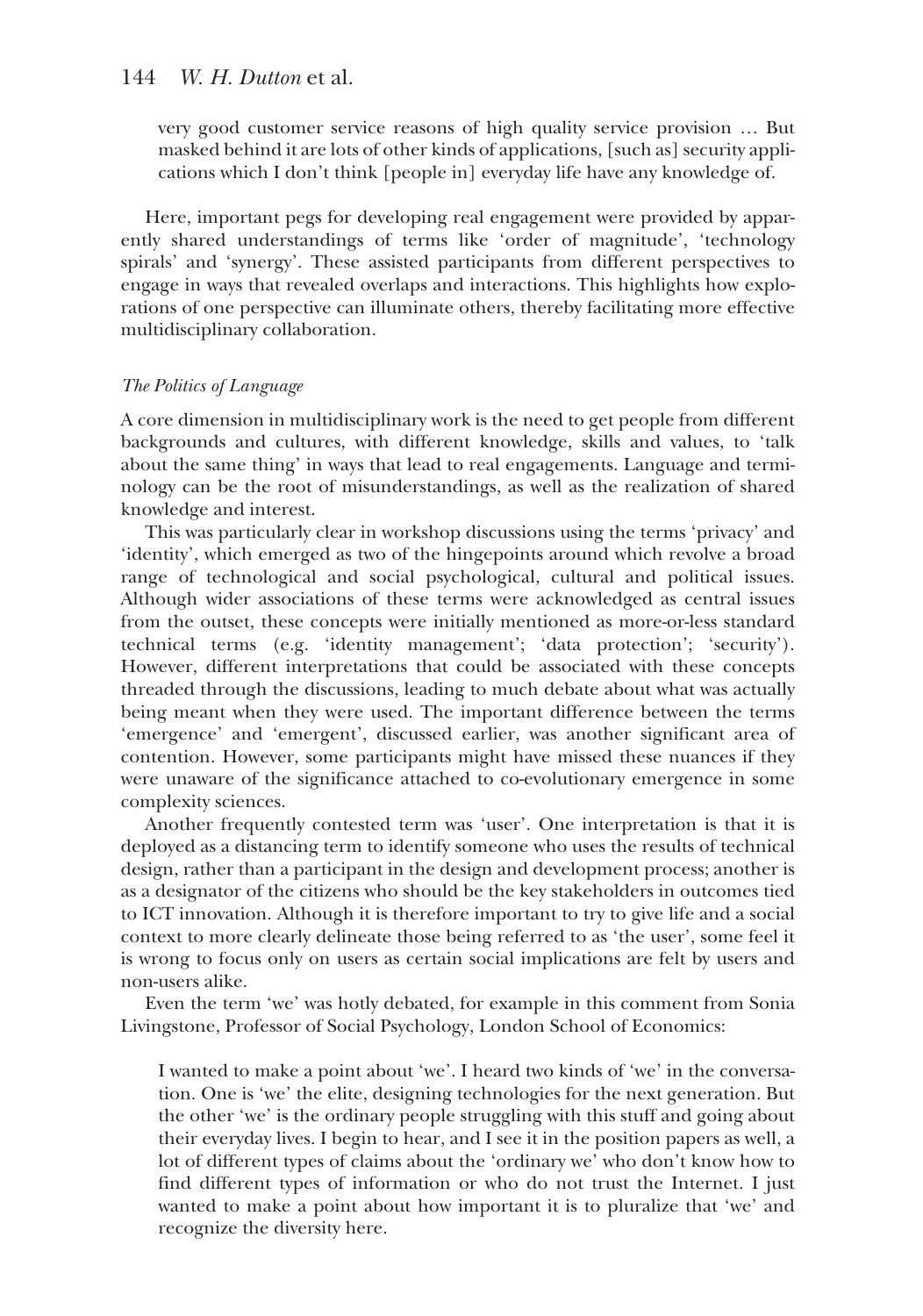Making explicit through a constructive dialogue the diversity of assumptions and values among partners in multidisciplinary research could therefore help to improve mutual understanding and awareness of what each actor feels is achievable. Mediating artefacts, for instance 'mind map'33 software, or the use of bulletin board design spaces, such as developed in creative ways by INCITE, can also help to support analysis and understanding. Similarly, ICTs can assist to create new forms of virtual and real environments for exploring multidisciplinary collaborations, such as Mindlab.

# **Conclusions: Towards More Useful Multidisciplinary Research**

This paper has revealed some key intertwining threads of consensus, dissensus and engagement that are typical of the complex and nuanced nature of collaborative discussion, argument and engagement. The multidisciplinary OII–MIT workshop on which this analysis is based is just one example of such a collaboration, but one that is sufficiently illustrative of research in this field to enable the findings reported here to be of wider interest and value. This has shown that the preconceptions and values brought by participants in collaborative activities to help them make sense of what is being said or done also reflect wider frames of reference developed within disciplines.

When these frames are mismatched or inaccurate, any divergences can be exacerbated. The complexity involved in trying to forge more effective real multidisciplinary engagements was illustrated by the following comment from Leah Lievrouw, Professor, Department of Information Studies, University of California, Los Angeles:

To get the computer scientists to know what is being done in inter-personal communications, to get the sociologists to know what is being done by the economists, to get the psychologists to know … back and forth. It is extraordinarily hard and one of the things I hope happens here is that we get a renewed commitment to multidisciplinarity approaches.

A number of ideas identified in our analysis which could contribute to overcoming these difficulties are summarized in Table 6.

# **Table 6.** Guidelines for improving multidisciplinary research

- Experiment with innovative multimedia spaces to stimulate new forms of productive dialogue.
- Enhance communication between disciplines and sectors through relevant training programmes and the provision of necessary ongoing resources and time allocated to improving communication skills.
- Establish appropriate assessment and reward frameworks and processes that give similar weight to multidisciplinary and within-discipline research, including joint authorship across disciplines.
- Encourage the migration of scholars to spend time in other disciplines.
- Explore ways of integrating the many academic staff now on short-term contracts into the collegiate experience that can breathe life into effective multidisciplinarity.
- Consider the inclusion of policy makers, business and industry practitioners, users and other stakeholders in collaborations with multidisciplinary academic experts.

<sup>•</sup> Attempt to make explicit the values of members of the collaboration and their perceptions of the aims of the research, including constructive discussion of these differences aimed at tackling misunderstanding and establishing realistic expectations for the kinds of input each partner is best able to bring to the partnership.

<sup>•</sup> Seek to build on real engagements around mutually understood points of reference, even in the absence of perfect agreement and without necessarily seeking consensus.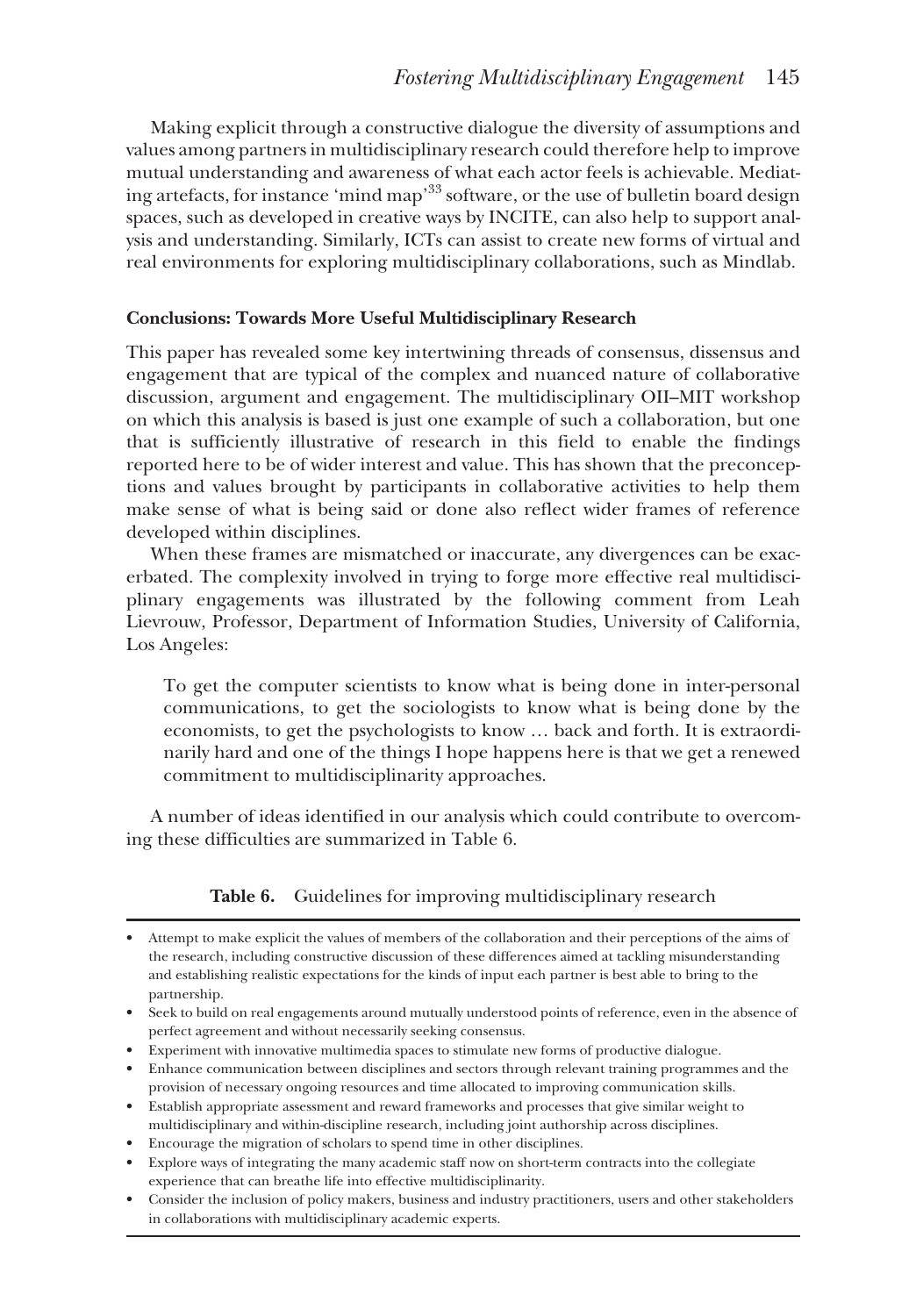# 146 *W. H. Dutton* et al.

### *Enhancing the Contribution of Social Research to Policy and Practice*

In order to influence policy and practice more than has been achieved to date, stronger efforts are needed to involve a broad spectrum of stakeholders. These need to reach beyond those concerned with policies directly related to ICTs, such as those directed at digital divides  $34$  or telecommunications regulation. MindLab and INCITE exemplify experiments with innovatory collaborative spaces, processes and communication that could help to overcome long-known barriers to successful collaboration. Rethinking broader information flows and infrastructures used in policy analysis could also be valuable. For instance, networked digital technology could help to mobilize more stakeholders with relevant experience to play a more direct role in the interactions leading up to policy formulation, rather than relying primarily on a predesignated set of policy professionals to draw together knowledge from different sources.

Identifying the most realistic best practice advice can be greatly assisted by ensuring lessons learnt are shared between projects, departments, organizations, researchers, users and other relevant actors. However, government and the private sector have been generally reluctant to undertake open analyses of failures tied to the introduction of new ICTs as they could reveal serious management, operational and financial flaws. The use of consultancies can also militate against institutional learning as the contractor may preserve for themselves any lessons learnt, which has been a particularly acute problem in ICT developments in the public sector. Policy makers and researchers should therefore investigate ways of undertaking and sharing knowledge from studies of failure. This could also help policy makers to live with the likelihood of non-catastrophic failures by offering a better understanding of how an openness to studying failures can help to minimize future risk.

Issues of equity within and between countries pose crucial policy challenges for governance related to ICT development and use at all levels, for example in the allocation of resources to address urgent social problems like poverty and water shortages as well as for building digital infrastructures and capacities for using ICTs. The recent substantial shift in overall Internet use towards Asia is also creating ever-more varied Internet experiences around the world, $35$  which is generating complex, often competing, demands on global Internet governance policies that seek to balance the Internet's open design principles with different cultural, national and international priorities.36

In some circumstance, a shock tactic of pointing to a potential catastrophic outcome if something is or isn't done can be an appropriate way of alerting the attention of a wide range of stakeholders, as in the 1980s when fears about the 'micro' creating huge unemployment alerted many governments to the need for policies to promote ICT literacy and use. Alternatively, the highlighting of 'pots of gold' that can accrue by following a certain course can have a similar effect in some contexts.

#### *Future Research to Move Beyond the Limits of the Current Study*

Although the authors believe the social researchers who attended the workshop could not be representative of this field as a whole, we believe the difficulties of engagement reported here are of general relevance. Beyond the representativeness of the participants, another key limitation of our analysis of the workshop discourse is that it deals only with the words of those who spoke at the workshop. While we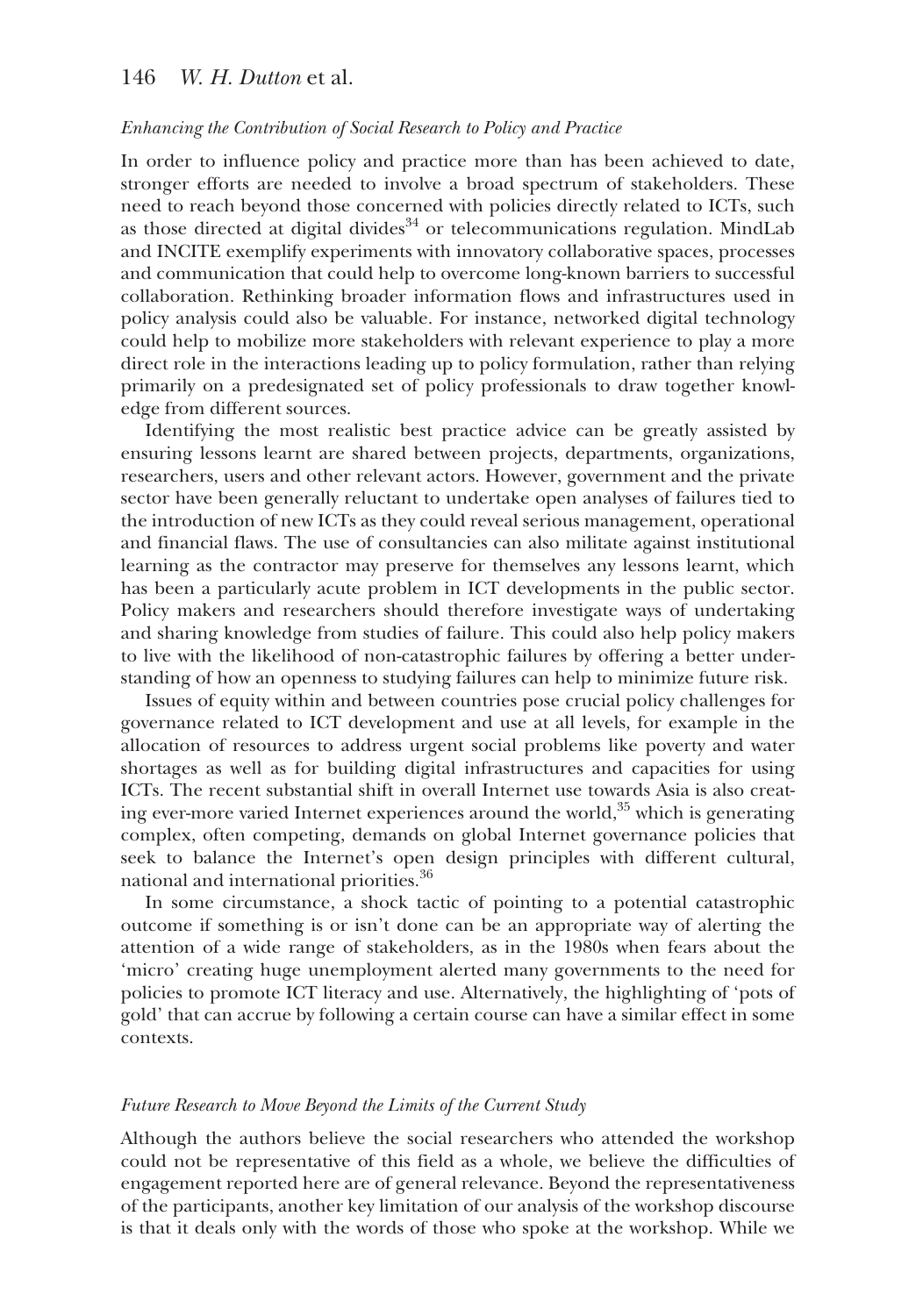talked to participants informally over breaks, and in subsequent meetings about the workshop, further research is clearly required to hear more systematically the engineering voice on these matters. This would assist in fleshing out a more nuanced map of the aims and perceptions of different disciplinary approaches and in teasing out the reasons for misconceptions and different perspectives between disciplines. The views of policy makers, civil society advocates and other key stakeholders also need to be solicited, and the international scope needs to be extended.

The patterns and themes reported here are also part of the process of learning how to enhance similar events to the OII–MIT workshop studied here. For instance, there seems to be a distinct favouring of the use of concrete contexts examined by small groups or teams, whose findings could be input to plenary sessions that seek to identify wider generalizable findings. Experimentation with the new kinds of multimedia spaces and approaches mentioned above could also be of value, as would the formulation before a meeting of at least a general framework that aims to establish some basic understandings of the key issues to be explored and the established and emerging methods, and past insights, that can contribute to future multidisciplinary collaborations in this area.

Oxford University's e-Horizons Institute<sup>37</sup> is one specific effort to continue to build on the analyses reported in this paper. This is being done by engaging with others across institutions and disciplines, including with MIT and other collaborating centres, to further ongoing multidisciplinary research and training programmes that adopt a broad view of the future of digital technologies and their societal implications.<sup>38</sup>

#### **Acknowledgement**

This article was funded by ESRC grant no. RES-149-25-1022.

### **Notes and References**

- 1. The authors are indebted to all participants in the workshop about research on the social implications of emerging technologies convened at Oxford University in 2005 by the Oxford Internet Institute (http://ww.oii.ox.ac.uk) and PoET, the Program on Emerging Technologies (http://poet.mit.edu) at the Massachusetts Institute of Technology, supported by a grant from the Cambridge–MIT Institute. The participants' expert, lively and questioning contributions provide a rich source for this paper, even where specific individuals have not been credited. In particular, the authors acknowledge the insightful e-mailed comments from David Clark, Walter Baer and Sonia Livingstone on earlier drafts, which have helped to shape this version. Nevertheless, the authors take sole responsibility for the interpretation of these valued inputs. This paper also aims to contribute to the work of the e-Horizons Institute and support further collaboration with our MIT partners. More background on this workshop is provided at <http://www.oii.ox.ac.uk/collaboration/?rq=specialevents/20050415>, including a set of position papers prepared by participants for the workshop, which offers more depth on many of the topics touched on in this paper: OII, *New Approaches to Research on the Social Implications of Emerging Technologies: Position Papers*, Oxford Internet Institute, Oxford, 2005.
- 2. See, for example, W. H. Dutton (ed.), *Society on the Line: Information Politics in the Digital Age*, Oxford University Press, Oxford, 1999; M. Castells, *Rise of the Network Society*, Blackwell Publishers, Oxford, 2000.
- 3. See, for example, J. Kang and D. Cuff, 'Pervasive computing: embedding the public sphere', *Washington and Lee Law Review*, 62, 1, 2005, pp. 93–146.
- 4. Fears about the potential use of computers for the kind of 'Big Brother' surveillance and control portrayed by George Orwell in his novel *1984* are part of a much older tradition of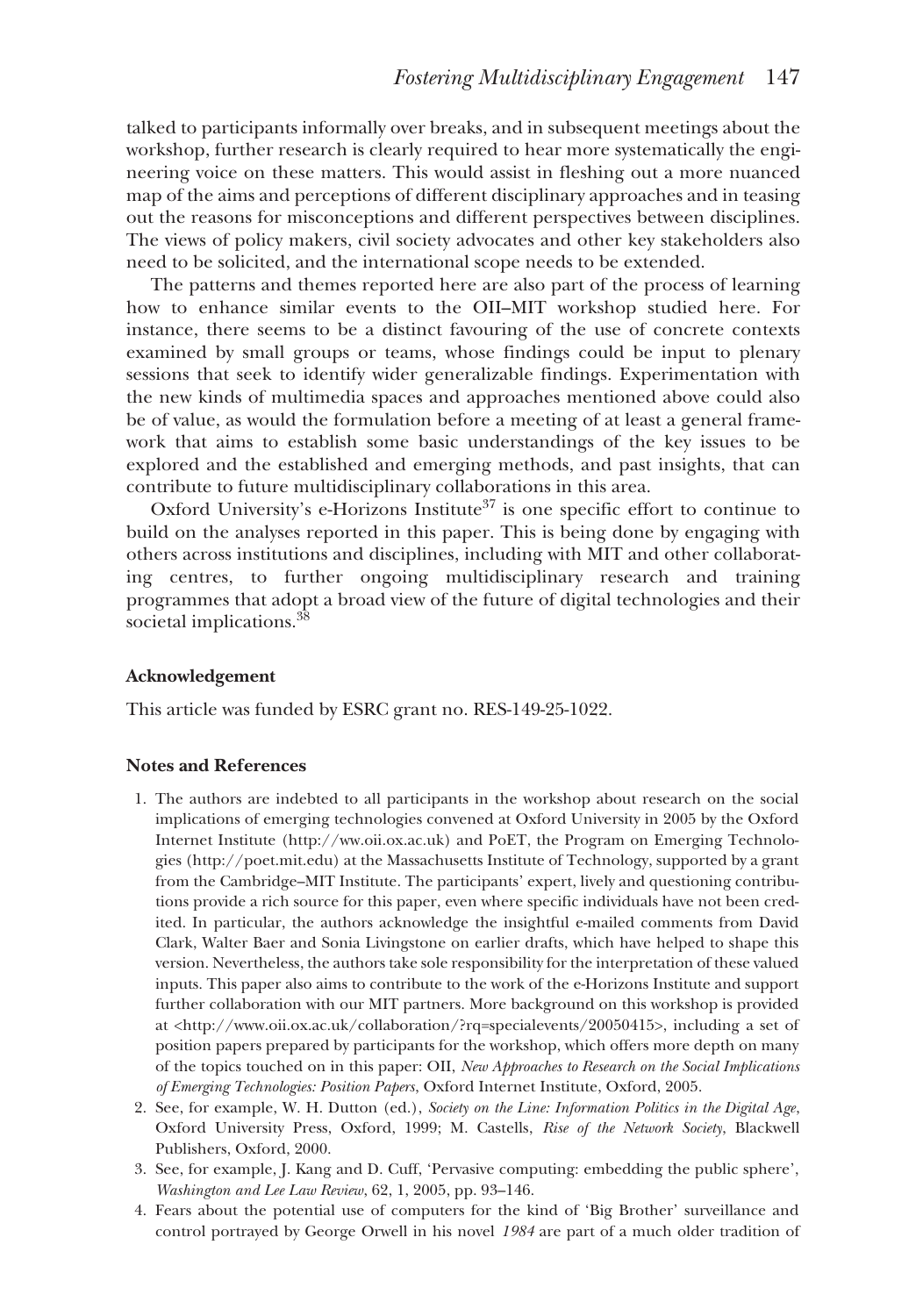dystopian fears of the 'dark side' of science and technology that have been articulated, for example, in novels such as Mary Shelley's *Frankenstein* in the early nineteenth century and Aldous Huxley's *Brave New World* in the 1930s.

- 5. See, for example, A. Caldas, 'On the origin of the web species and complexity', in OII, *op. cit.,* pp. 96–8; E. Mitleton-Kelly, 'Ten principles of complexity and enabling infrastructures', in E. Mitleton-Kelly (ed.), *Complex Systems and Evolutionary Perspectives on Organisations*, Elsevier, Oxford, 2003, pp. 23–50.
- 6. See, for example, C. L. Borgman, 'The social embeddedness of embedded networked sensing', in OII, *op. cit.*, pp. 16–9.
- 7. S. L. Lewis and C. Ng, 'GPS', in OII, *op. cit.,* pp. 69–71.
- 8. See, for example, J. Landt, *Shrouds of Time: The History of RFID*, The Association for Automatic Identification and Data Capture Technologies, Pittsburgh, PA, 2001.
- 9. See, for example, S. Hung, S. Lewis, J. Lindsay, C. Ng and K. Oye, 'Position paper on Universal Location Infrastructure', in OII, *op. cit.,* pp. 50–1.
- 10. See, for example, J. Lindsay, 'Who lives at this address? Why data processing costs may overwhelm the benefits of ubiquitous sensors', in OII, *op. cit.,* pp. 72–4.
- 11. J. Black, K. Downes, F. Field and A. Mozdzanowska, 'Personalized digital services: power, equity and transparency in "digital familiars"', in OII, *op. cit.,* pp. 72–4 and pp. 11–5.
- 12. See, for example, T. Hey and A. Trefethen, 'The data deluge: an e-science perspective', in F. Berman, G. Fox and T. Hey (eds), *Grid Computing: Making the Global Infrastructure a Reality,* Wiley, New York, 2003, pp. 809–24.
- 13. See, for example, R. Miller, 'Connecting policy and research in a period of transition scale change: a role for future studies?', in OII, *op. cit.,* pp. 96–8.
- 14. See, for example, L. Suchman, R. Trigg and J. Blomberg, 'Working artefacts: ethnomethods of the prototype', *British Journal of Sociology*, 53, 2, 2002, pp. 163–79.
- 15. E. B. Keeler, 'Effects of cost sharing on use of medical services and health', *Journal of Medical Practice Management*, 8, Summer 1992, pp. 317–21.
- 16. W. H. Dutton, *Social Transformation in the Information Society*, UNESCO Publications for the WSIS, Paris, 2004.
- 17. See, for example, J. Law and J. Hassard, *Actor Network Theory and After*, Blackwell Publishers, Oxford, 1999.
- 18. L. A. Lievrouw and S. Livingstone (eds), *The Handbook of New Media: Student Edition*, Sage, London, 2005.
- 19. See, for example, Miller, *op. cit.*
- 20. See 〈http://www.robinsloan.com/epic〉.
- 21. A. van Duyn, 'How the press was stopped', *Financial Times*, 2 May 2005, p. 14.
- 22. N. Wakeford, 'Incubator for critical inquiry into technology and ethnography', in OII, *op. cit.,* pp. 113–4; 〈http://incite.surrey.ac.uk〉.
- 23. B. Kjølby, 'The experience of transforming the Ministry of Trade and Industry in Denmark into a development oriented organization', *The Innovation Journal*, 9, 2, 2004. Available at: 〈http://www.innovation.cc〉.
- 24. See 〈http://www.livinglabs-europe.com〉.
- 25. I. de Sola Pool, *Forecasting the Telephone: A Retrospective Technology Assessment*, Ablex, Norwood, NJ, 1983.
- 26. E. M. Dickson, *The Video Telephone: Impact of a New Era in Telecommunications*, Praeger, New York, 1974.
- 27. See, for, example, D. Mackenzie and J. Wajcman (eds), *The Social Shaping of Technology*, Open University Press, Milton Keynes, 1999.
- 28. See for example, Lievrouw and Livingstone, *op. cit.*
- 29. See, for example, Caldas, *op. cit.*
- 30. See, for example, M. A. Sasse, 'Human factors in security', in OII, *op. cit.,* pp. 102–6.
- 31. See, for example, Berman *et al.* (eds), *op. cit.*
- 32. Borgman, *op. cit.*; 〈http://research.cens.ucla.edu〉.
- 33. T. Buzan, *The Mind Map Book*, BBC, London, 2003.